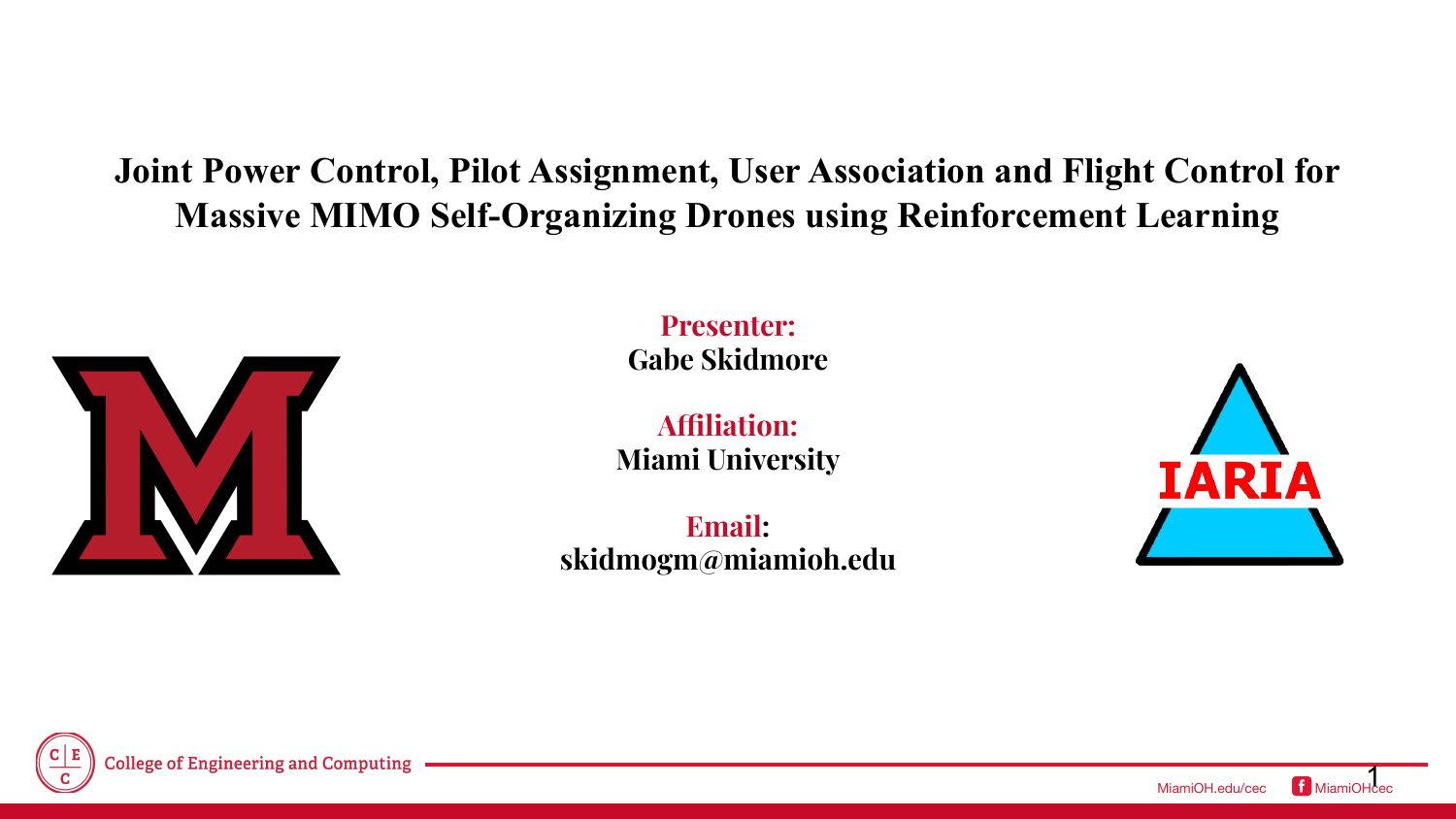## About the Author:

Gabriel Skidmore is currency pursuing his masters degree in the electrical and computer engineering department from Miami University, Oxford, Ohio, USA, and is expected in graduate over the summer of 2022. He is currently a graduate lab assistant for the electrical computer engineering department where he helps grade assignments and assist professors during labs.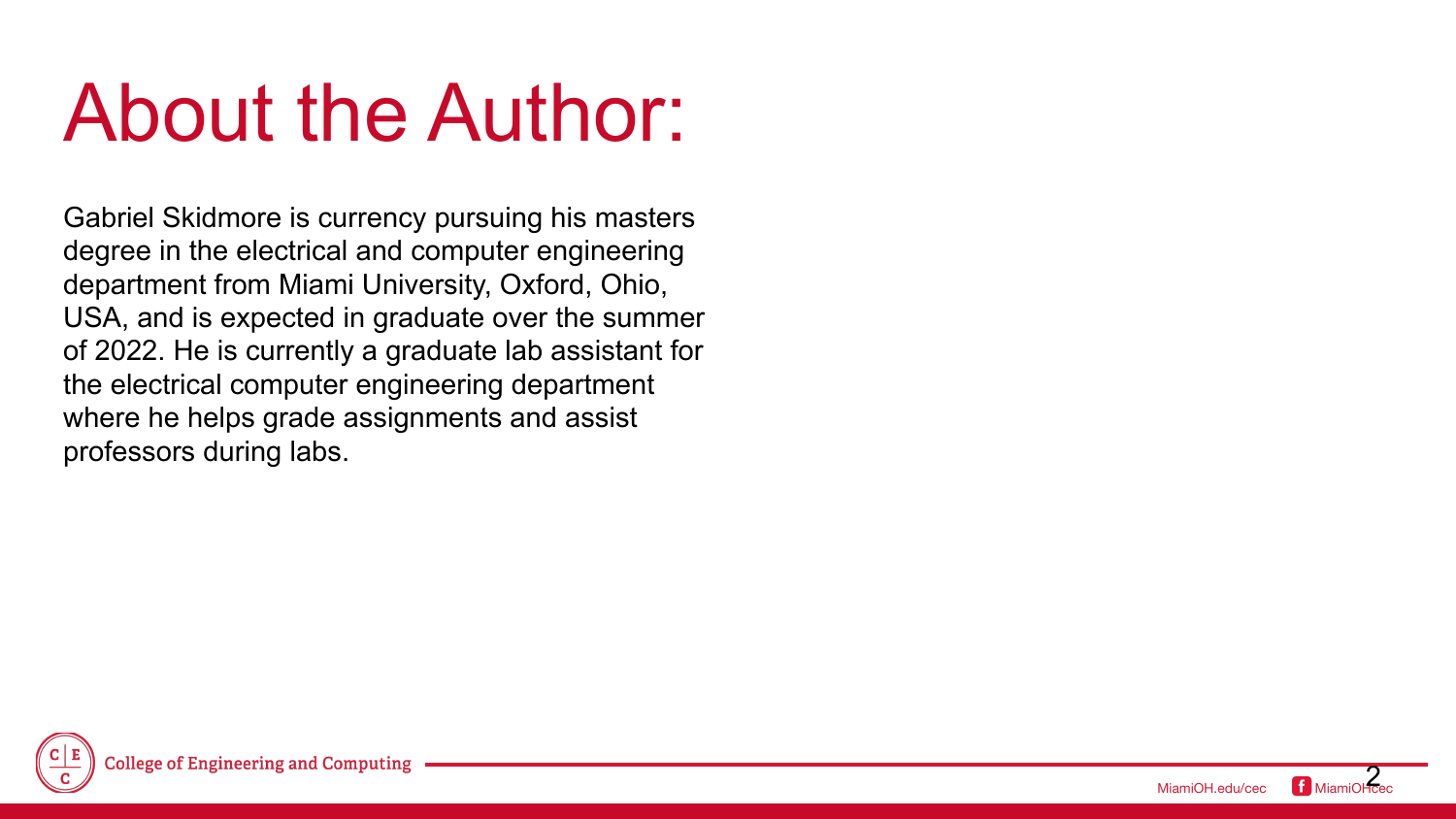

- Establish a Mixed-Integer Nonlinear Programming (MINLP) formulation for the massive Multiple-Input Multiple-Output (MIMO) joint:
	- Transmit power assignment
	- Pilot assignment
	- user association
	- Using a combination of:
		- Convex relaxation
		- Deep reinforcement learning
- Maximize spectral efficiency for ground users using deep reinforcement learning
- Perform a comparison to a convex relaxed global solution

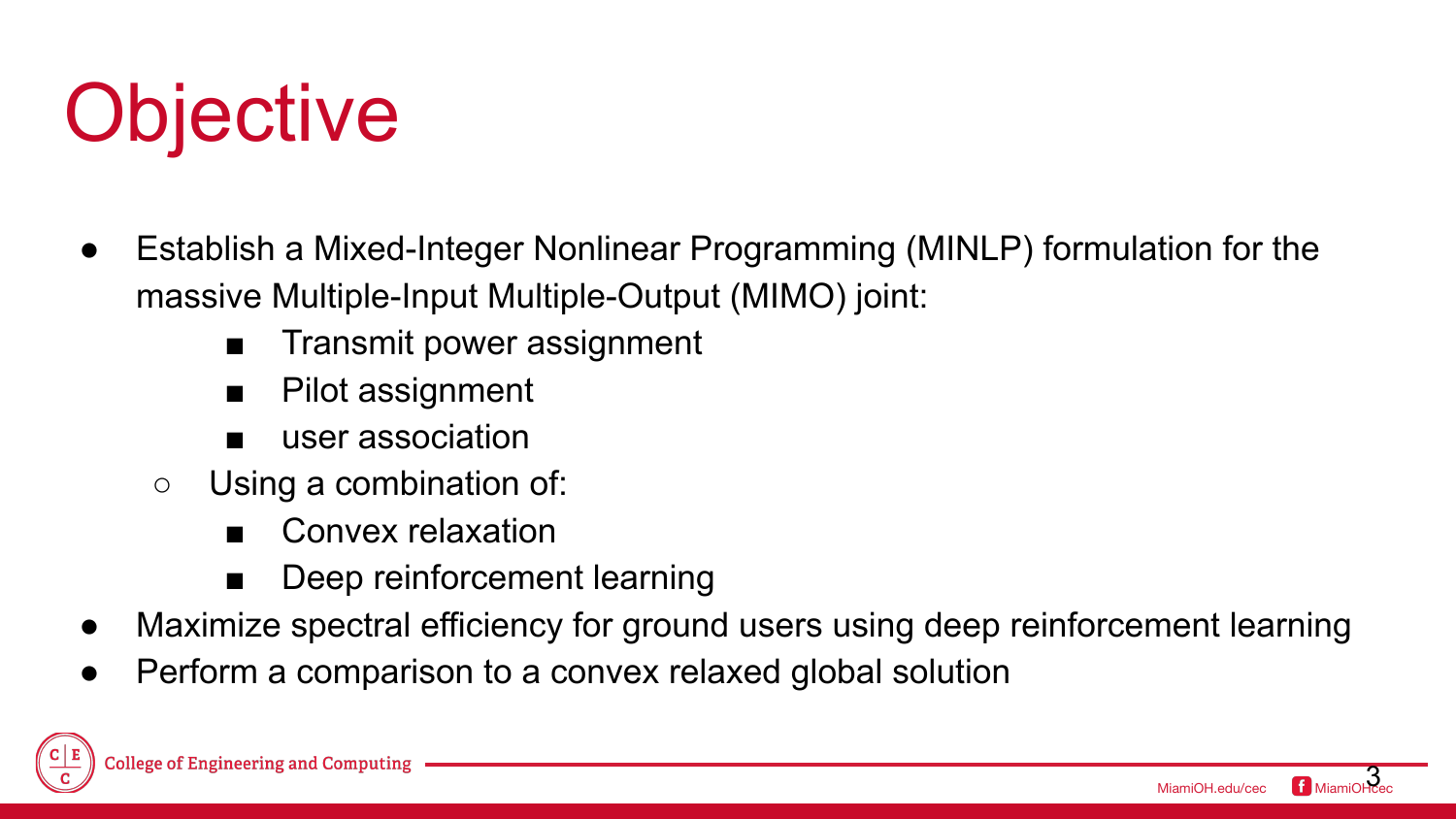## Why It Is Important?

- There is an ever increasing demand for faster wireless communication networks with higher spectral efficiency:
	- Ultra Reliable communication
	- Internet of Things
	- Intelligent Transportation
	- Natural Disasters



Unmanned Aerial Vehicles (UAVs) is a new alternative approach to provide

ground connectivity to multiple users in an area:

- Low cost
- Mobile

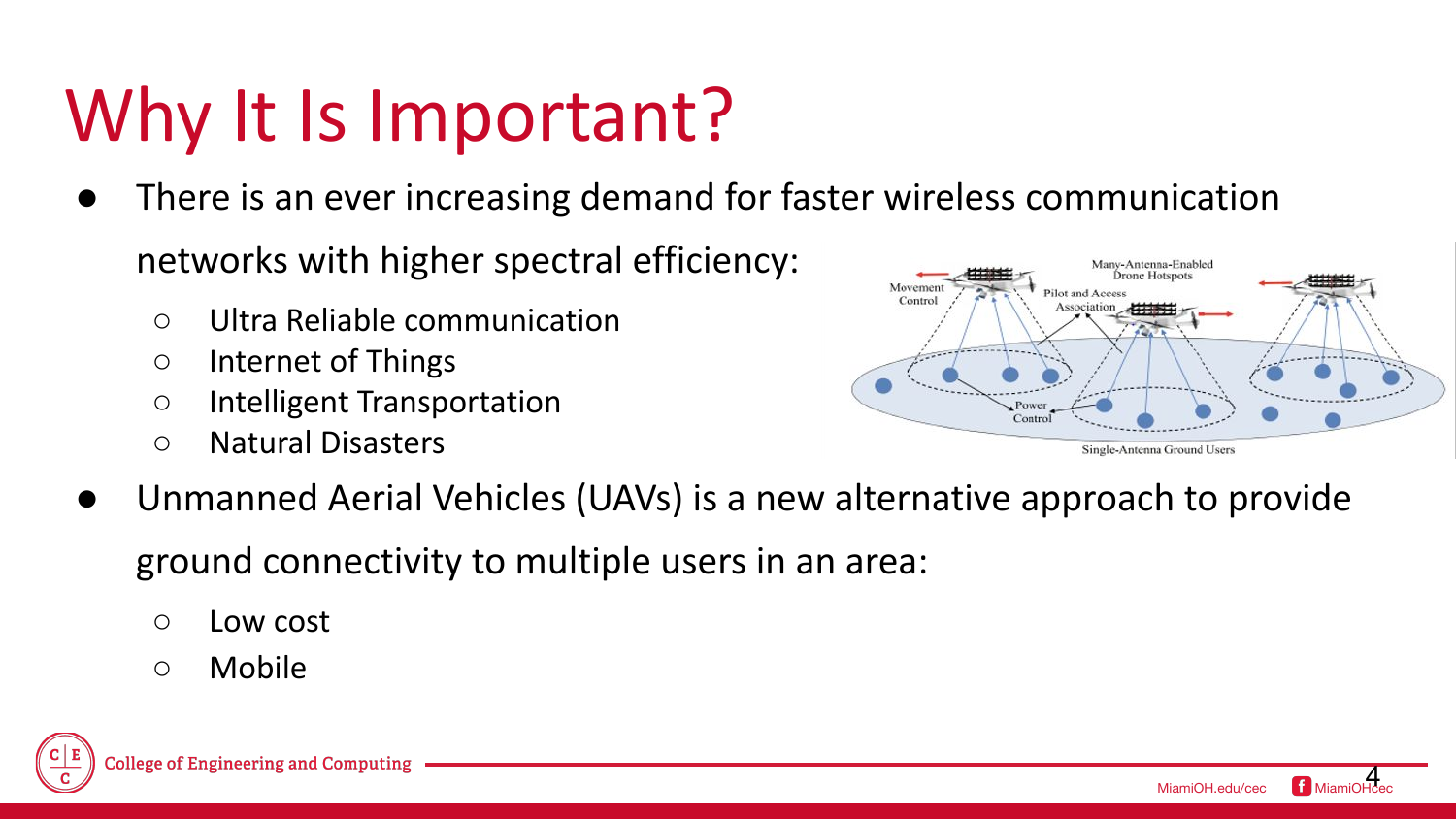## Why It Is Important?

- Reinforcement learning:
	- Adaptable
		- Can achieve good results when the configuration on the environment changes
	- Bias Resistant
		- Learns from environment instead of labeled data



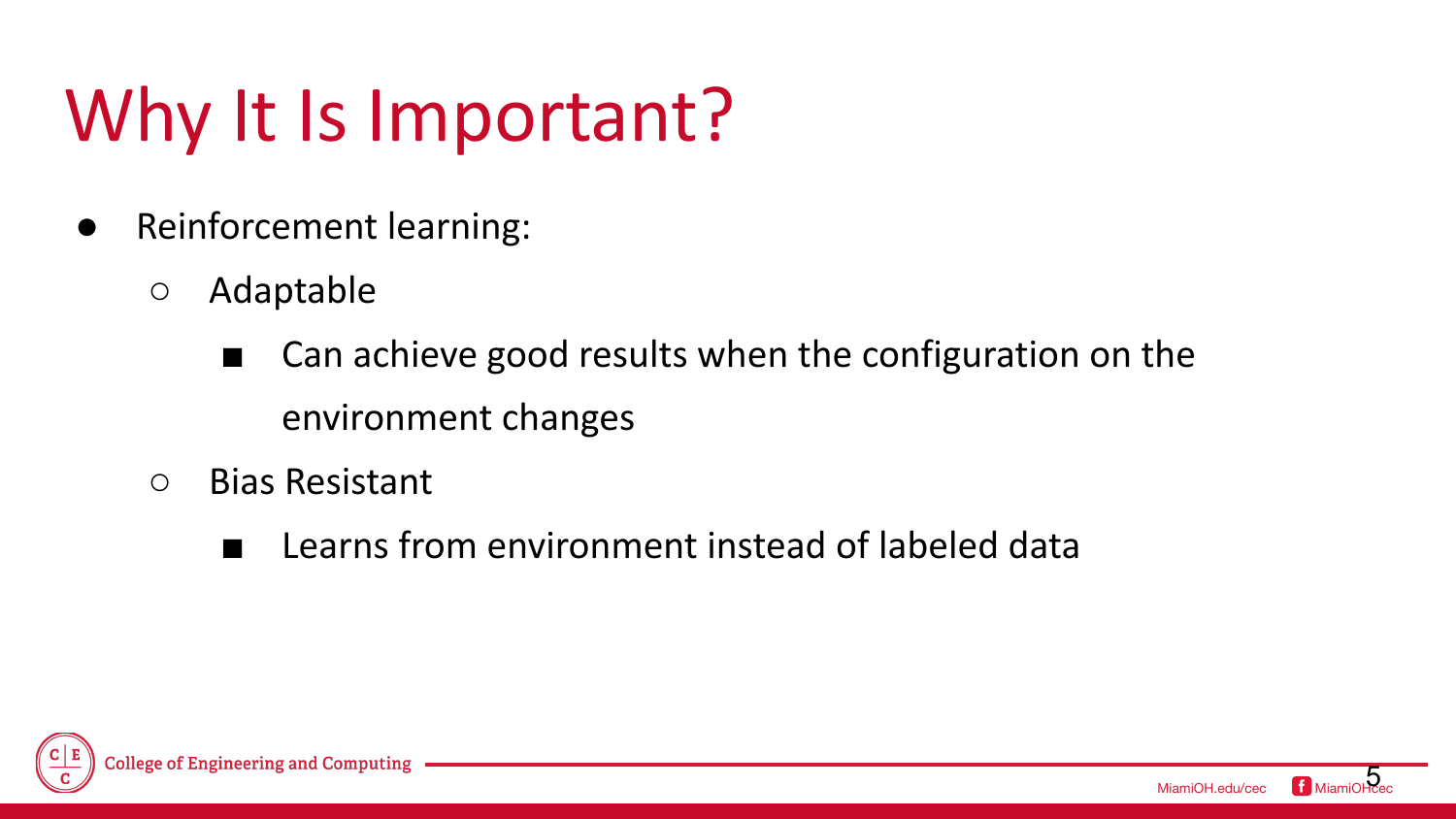## Introduction

- Order of Introduction:
	- MINLP (Mixed-Integer Nonlinear Program)
	- Massive MIMO (Multiple Input Multiple Output)
	- Reinforcement Learning
	- Deep Reinforcement Learning
		- Deep Q-Learning
	- Limitations of the Literature Review

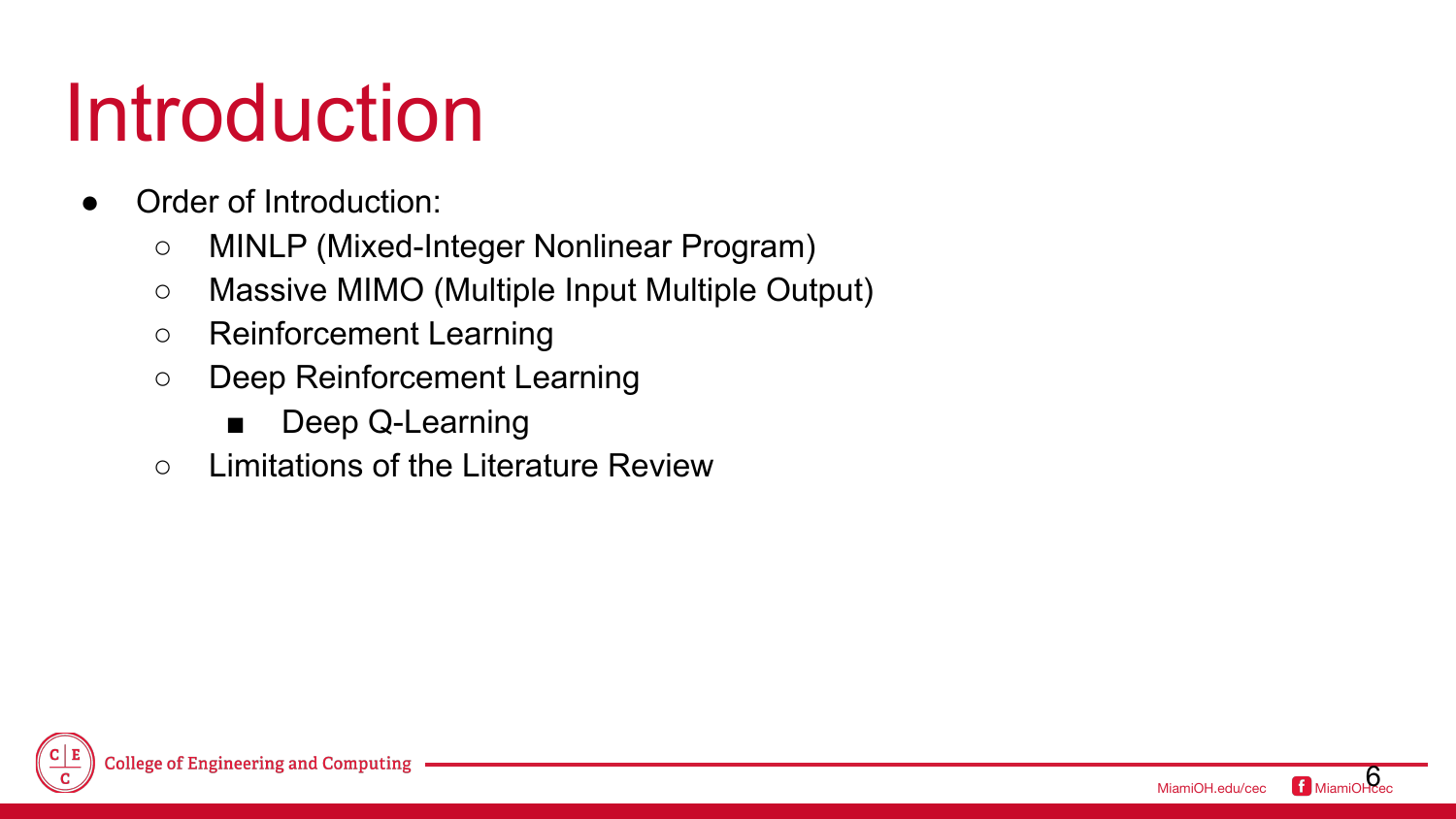# MINLP (Mixed-Integer Nonlinear Program)

- **Optimization Variables:** 
	- Association matrix
	- Pilot assignment matrix
	- Power control matrix
	- UAV location matrix
- Constraints:
	- Connectivity
	- Power control
	- Pilot assignment
	- Flight control
- Performance: Sum Spectral Efficiency (bits/s/Hz) **College of Engineering and Computing**

[1] Guan et al. Maximize:  $U \triangleq \sum_{\alpha,\mu,\mathbf{p},\mathbf{x},\mathbf{y},\mathbf{z}} C_g(\alpha,\mu,\mathbf{p},\mathbf{x},\mathbf{y},\mathbf{z})$  $q \in \mathcal{G}$ Subject to:  $0 \leq p_g \leq p_{\text{max}}, \quad \forall g \in \mathcal{G},$  $x_{\min} \leq x_a \leq x_{\max}, \ \forall a \in \mathcal{A},$  $y_{\min} \leq y_a \leq y_{\max}, \ \forall a \in \mathcal{A},$  $z_{\min} \leq z_a \leq z_{\max}, \ \forall a \in \mathcal{A},$ Constraints  $(1), (2), (3), (4), (5)$  $\alpha_{aa} \in \{0, 1\}, \forall g \in \mathcal{G}, a \in \mathcal{A}$  $(1)$  $\mu_{aw} \in \{0, 1\}, \quad \forall g \in \mathcal{G}, w \in \mathcal{W}$  $(2)$  $\sum \alpha_{ga} \leq 1, \quad \forall g \in \mathcal{G},$  $(3)$  $a \in \mathcal{A}$  $\sum \alpha_{ga} \leq G_{\text{max}}, \ \ \forall a \in \mathcal{A},$  $(4)$  $g{\in}\mathcal{G}$  $\sum \mu_{gw} \leq 1, \quad \forall g \in \mathcal{G},$  $(5)$  $w \in \mathcal{W}$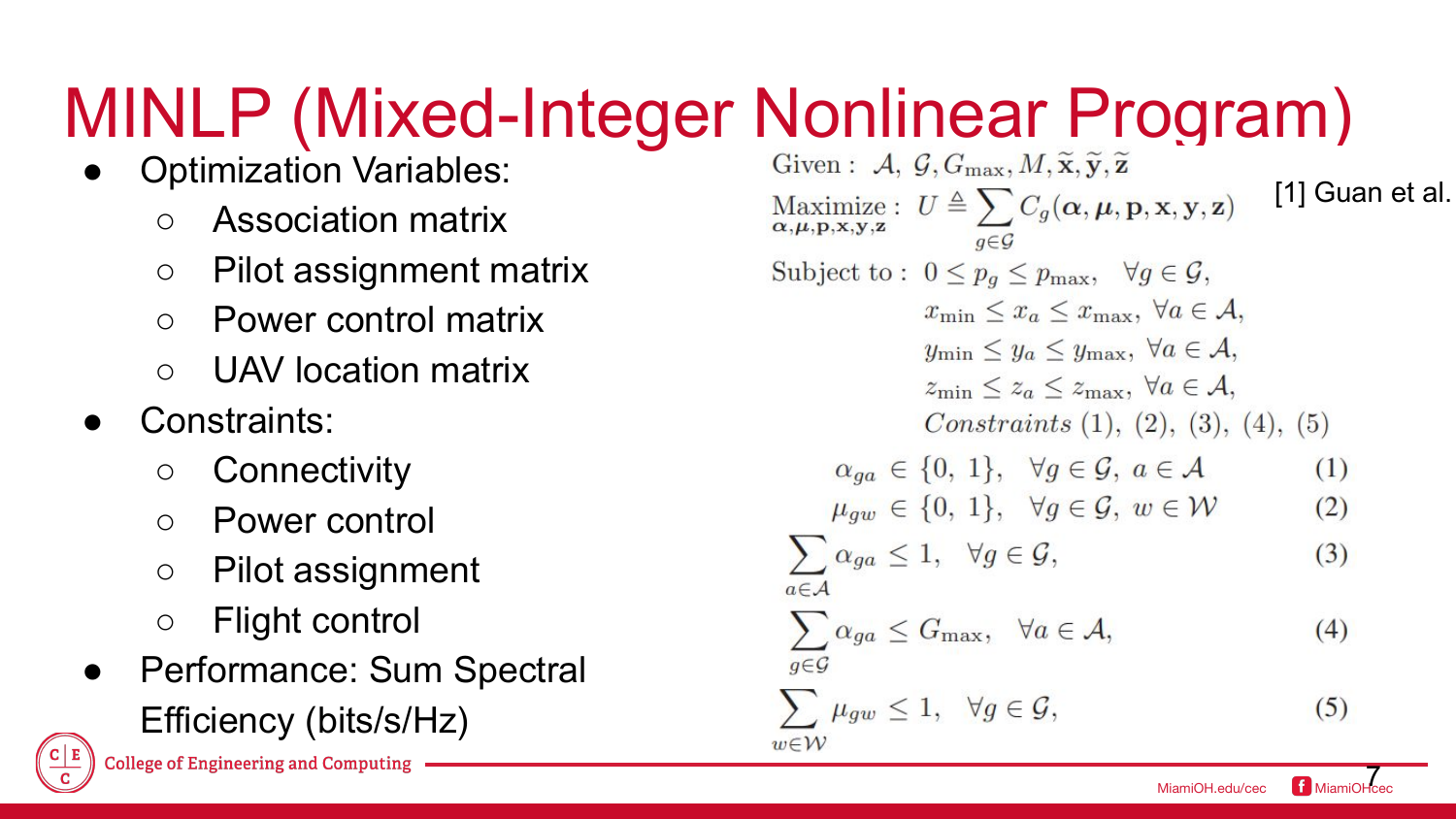- Uses beamforming with spatial multiplexing to send signals to specific users
- Increases the number of antennas while keeping the power the same:
	- Narrower Beam
	- Main lobe focuses on the user
	- Lower leakage in directions away from the user
	- $\circ$  10log<sub>10</sub>(M) dB larger array gain at the user

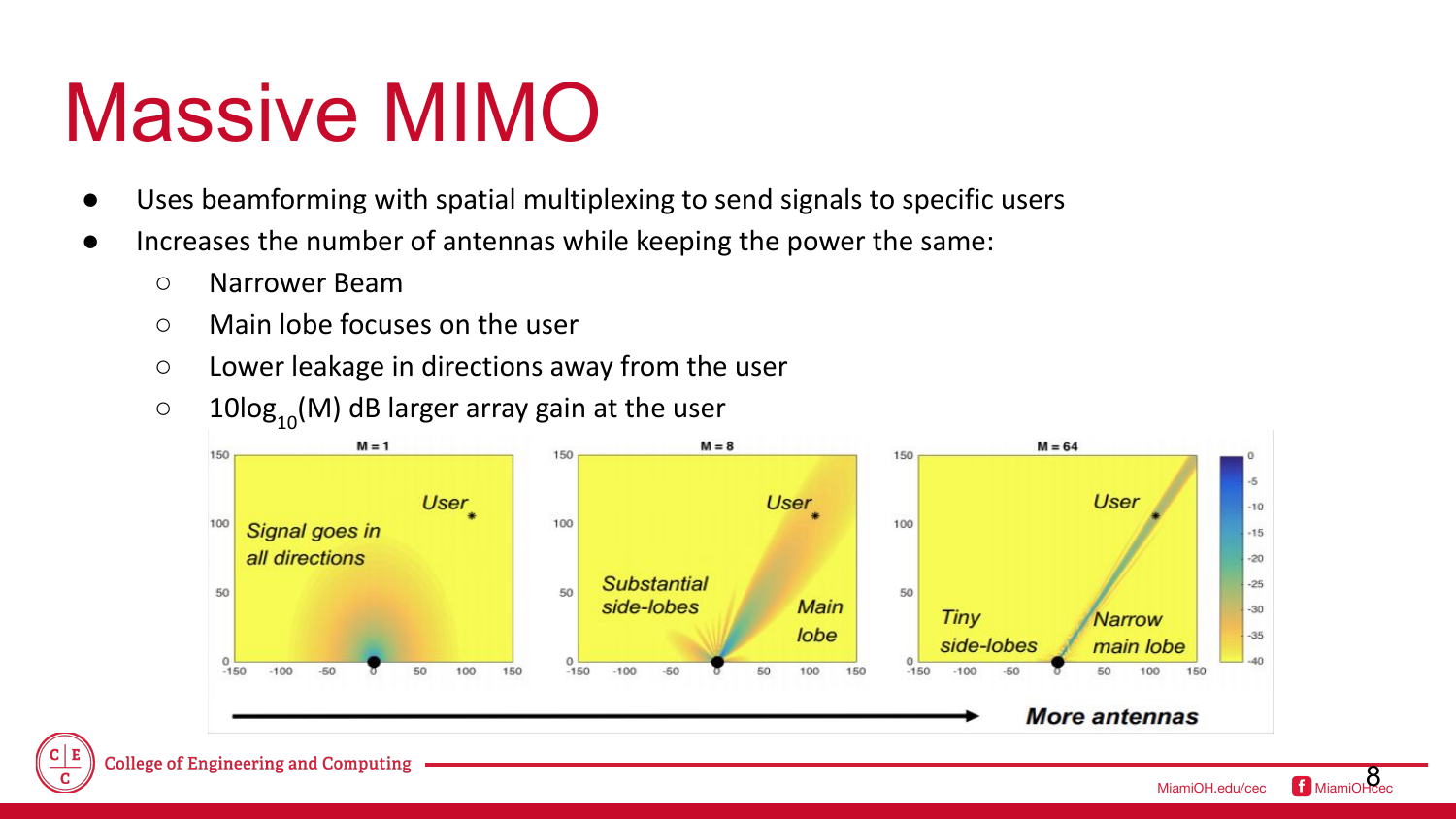● Network Throughput Formula [bit/s/km<sup>2</sup>]:

|                       |                      | Throughput = Cell density $\cdot$ Available spectrum $\cdot$ Spectral efficiency |               |
|-----------------------|----------------------|----------------------------------------------------------------------------------|---------------|
| bit/s/km <sup>2</sup> | Cell/km <sup>2</sup> | Hz                                                                               | bit/s/Hz/Cell |



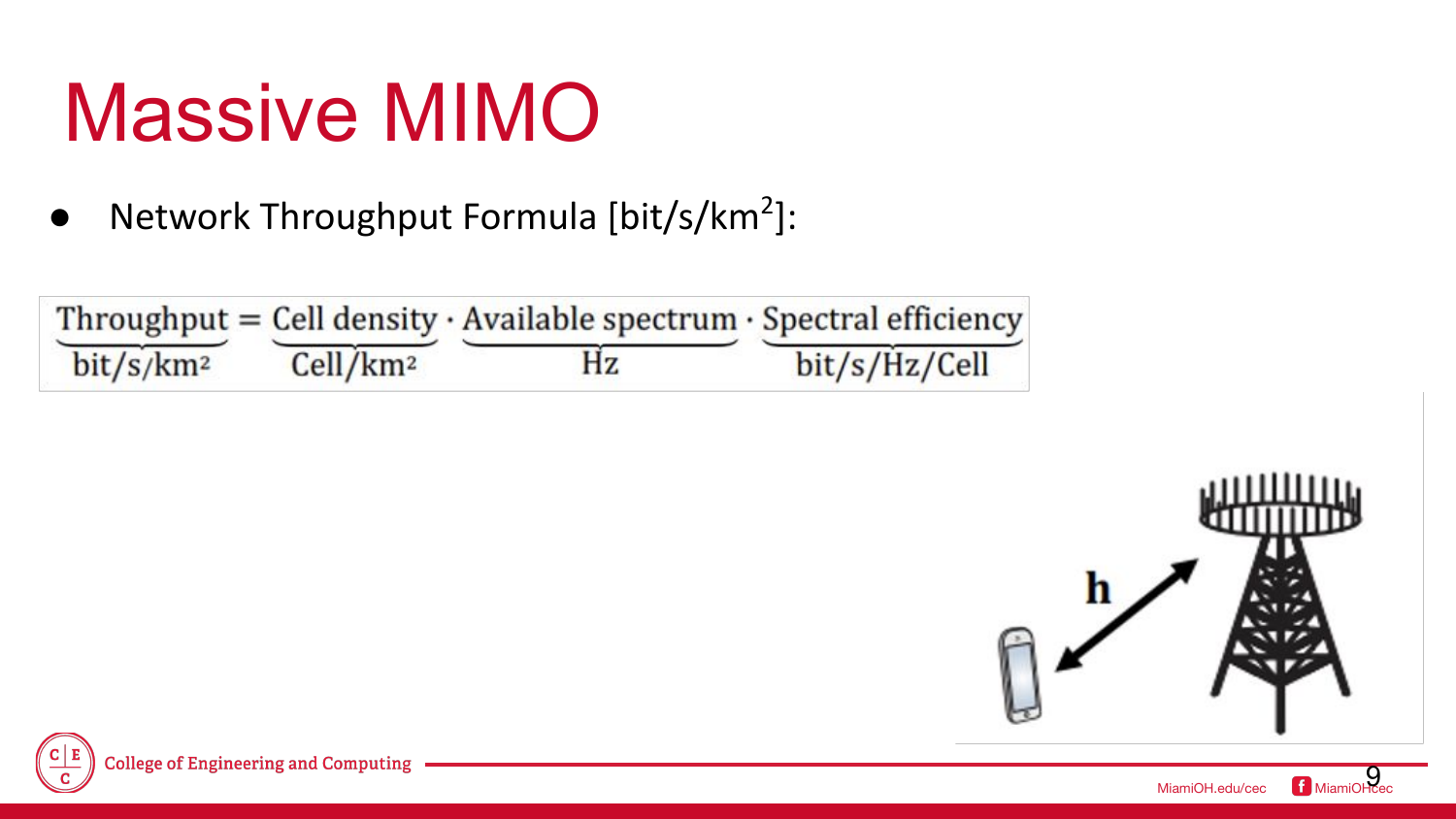● Network Throughput Formula [bit/s/km<sup>2</sup>]:



- **Main Characteristics** 
	- Significantly more antennas than users
	- High spectral efficiency
	- Directive signals



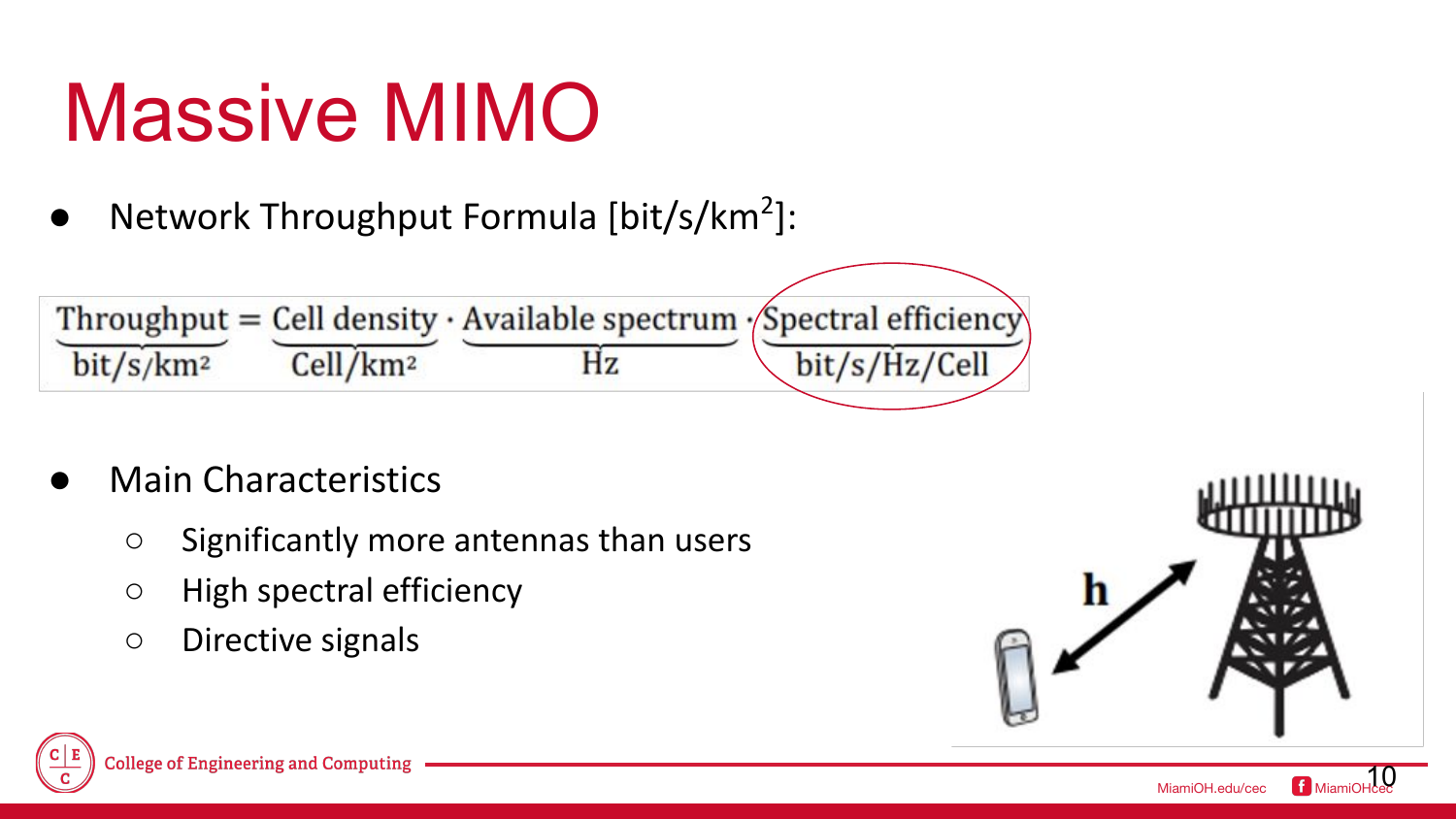- Massive MIMO mostly operates using Time Division Duplex (TDD)
- Ground users send out pilot signals to base stations
- A base station estimates a channel based on a pilot signal

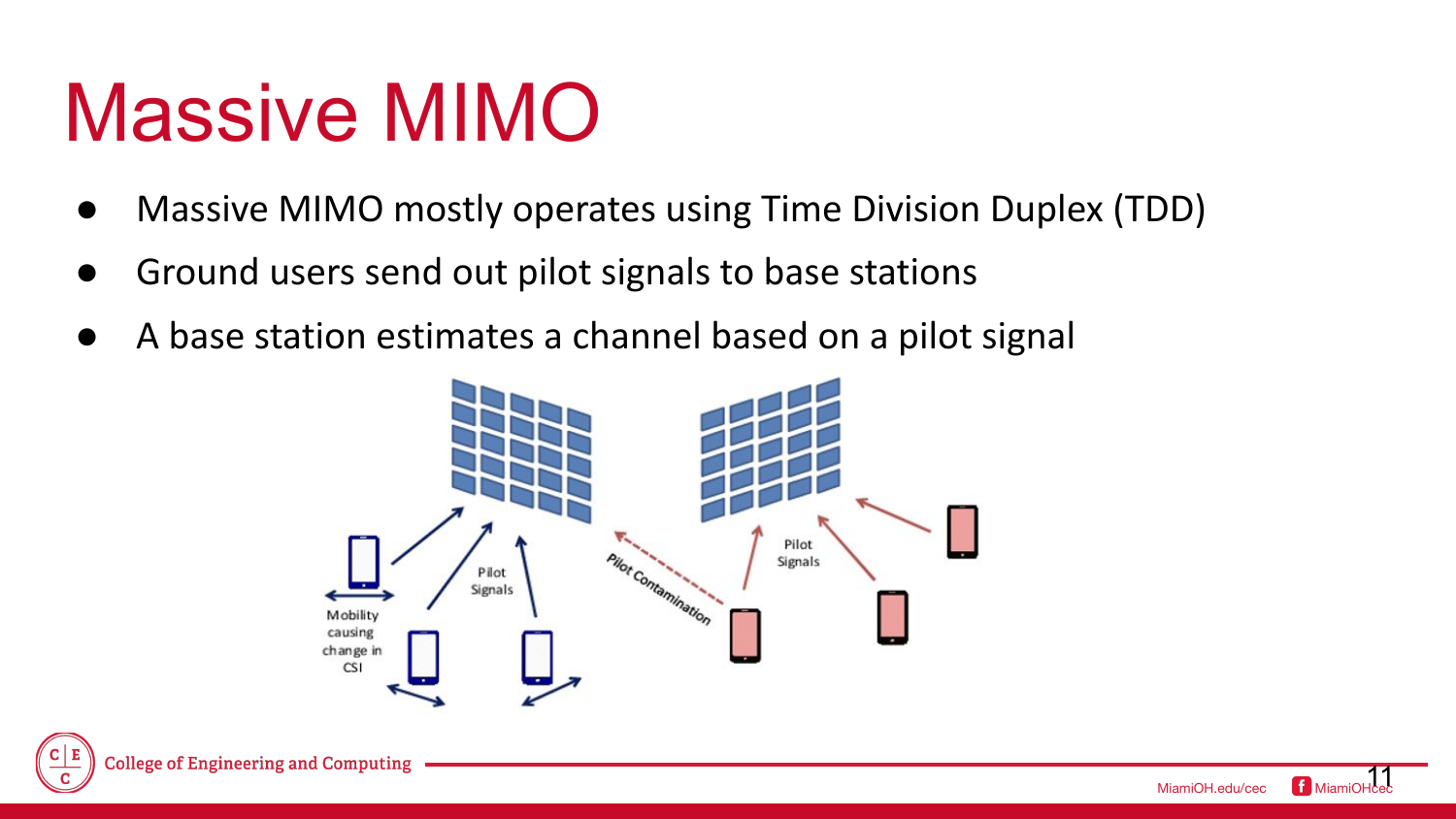## Massive MIMO with UAVs

- Given a 2 GHz frequency band, a 100 dual-polarized antenna array only requires 0.75 x 0.75 meters of space.
- Industry:
	- Ericson recently launched the AIR 3268
		- $\blacksquare$  12 kg
		- 128 radiating elements (32 T/R branches)
		- 23 liters

College of Engineering and Compi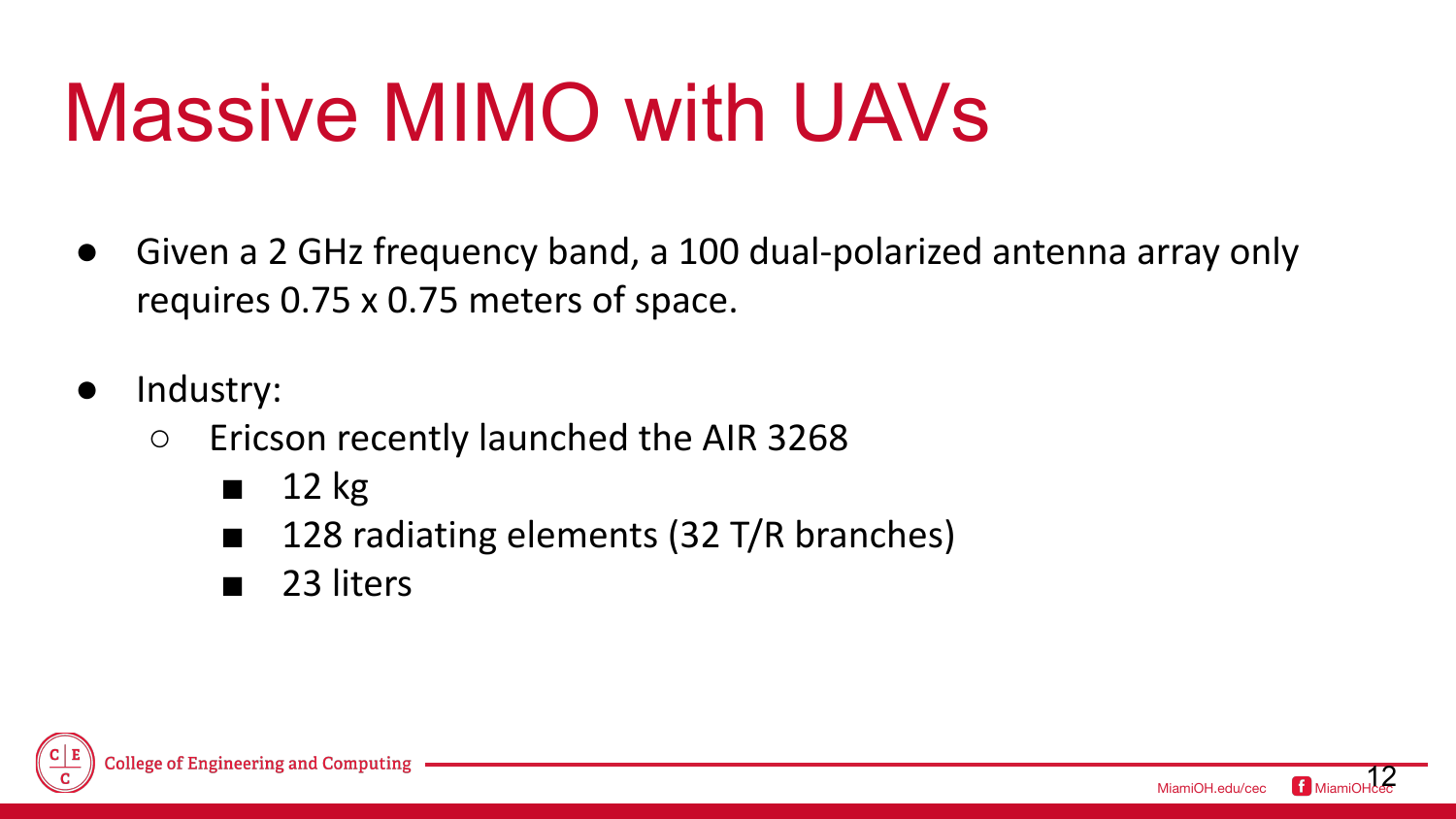## Limitations in Literature Review

- [1] applied massive MIMO to aerial base stations but they applied a pricing algorithm that achieves 90% of their global optimum
- [2] used a search and sweep algorithm to locate many user clusters
- [3] focused only on the 3D location of UAVs to maximize spectral efficiency
- [4] and [5] focused mostly on the drone-to-base station backhaul connection
- [6] used a Resiliency Aware Deployment (RAD) algorithm to improve the network during transition mode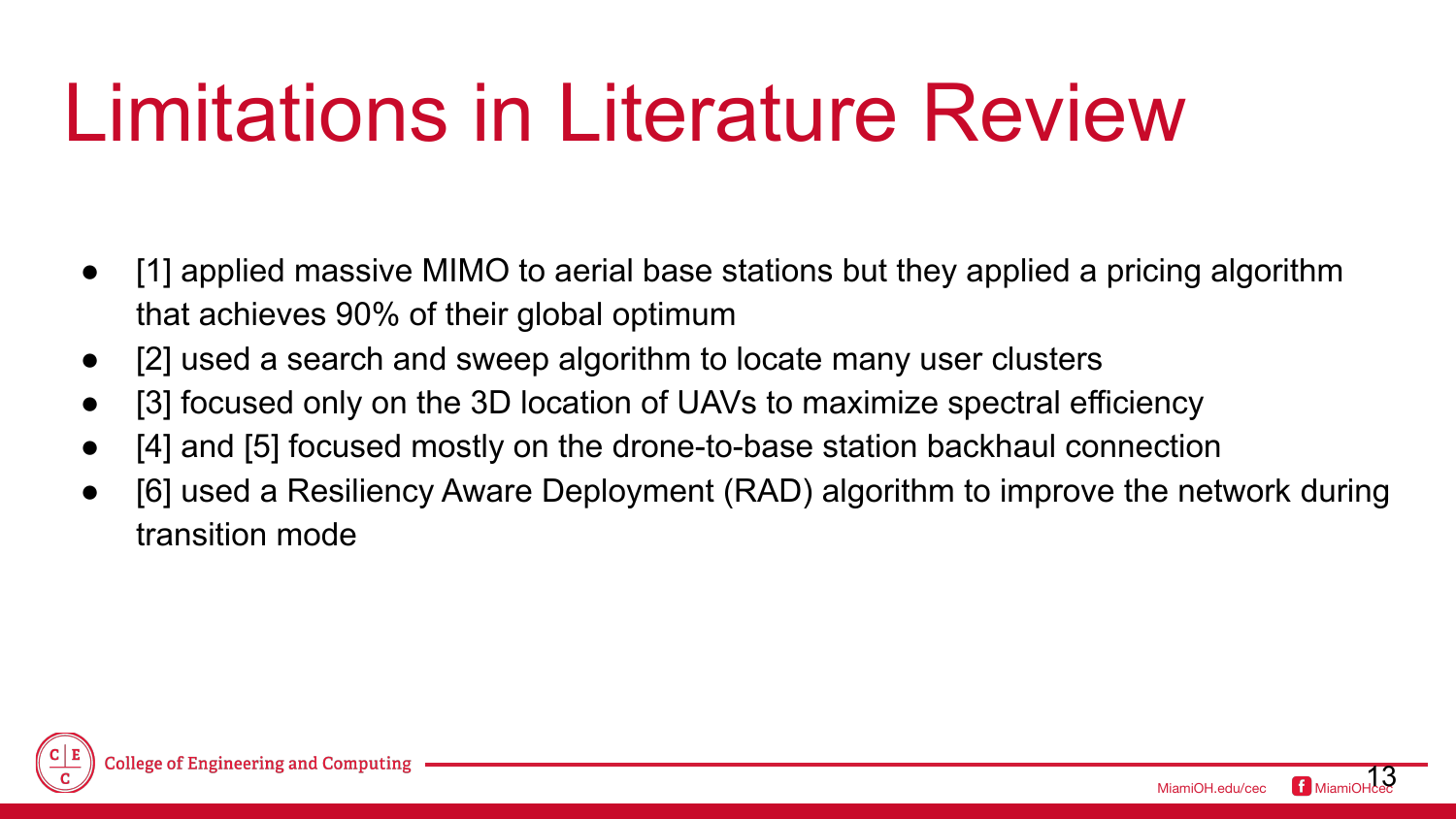## Limitations in Literature Review

- **Reinforcement Learning** 
	- [7] found the best way to allocate resources in a distributed environment when the channel state information is not known
	- [8] used reinforcement learning to control transmit powers to mitigate interference
	- [17] uses reinforcement learning to analyze radio frequency channels to learn from past occupancy and conditions of the channels.
- **Gaps** 
	- While controlling user transmit powers, pilot assignments and UAV positions has been done using convex relaxation, it only achieves 90% of their optimum solution
	- Other reinforcement learning algorithms for UAV base stations did not use massive MIMO which led them to experience low spectral efficiencies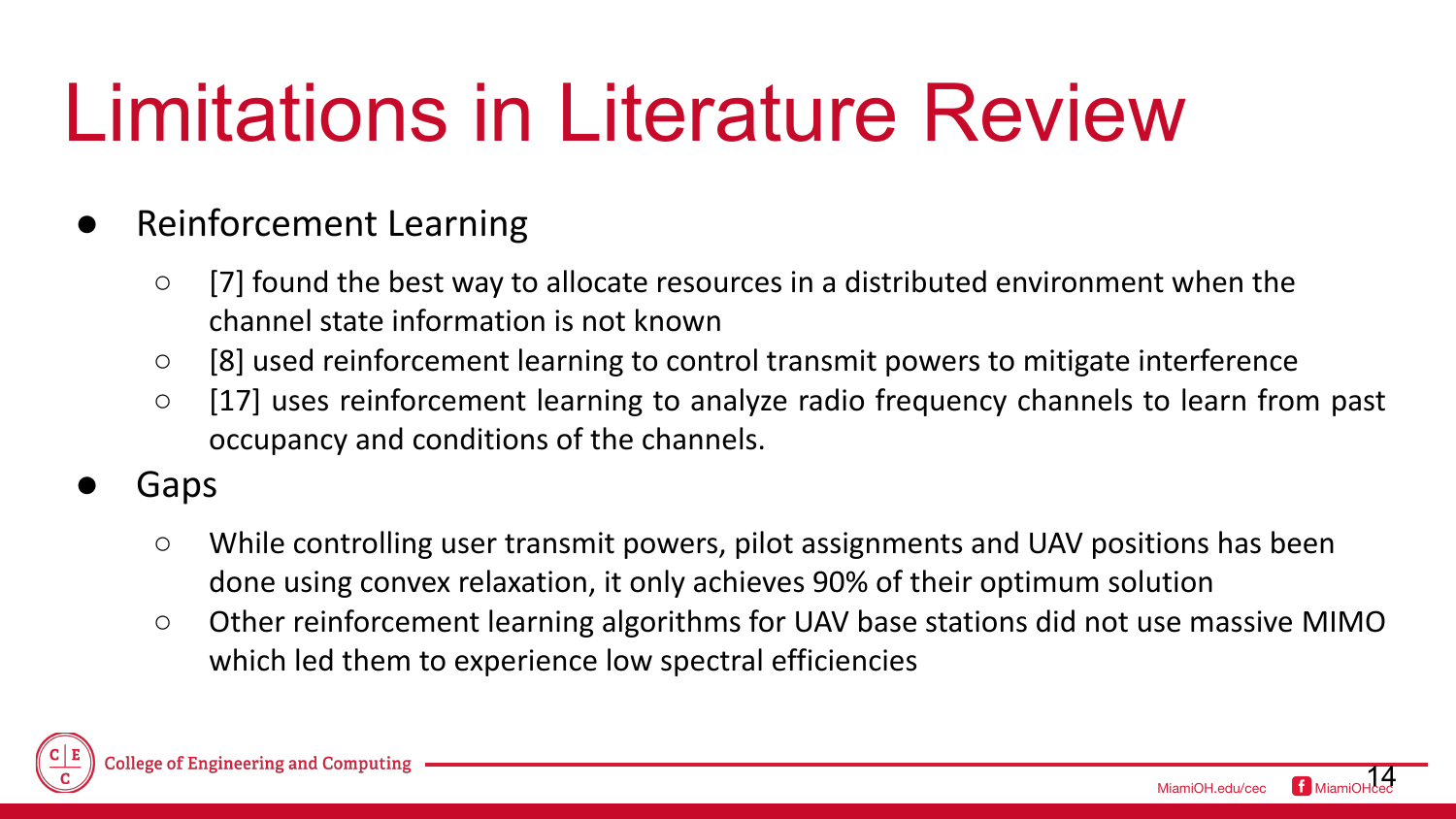## Q-Learning: Q-Value

- In Q-Learning, an agent updates its q-value when it takes an action in the environment
- Updated in q-table where
	- Columns are states
	- Rows are actions
- Equation for updating q-value

$$
q_*^{new}(s, a) = (1 - \alpha)q(s, a) + \alpha \Big(R_{t+1} + \gamma max \, q\left(s, a\right)\Big)
$$

- Deep Q-Learning is different because it has a neural network instead of a q-table
- Neural Network gets updated based on the output of the neural network
- Updates q-values with backpropagation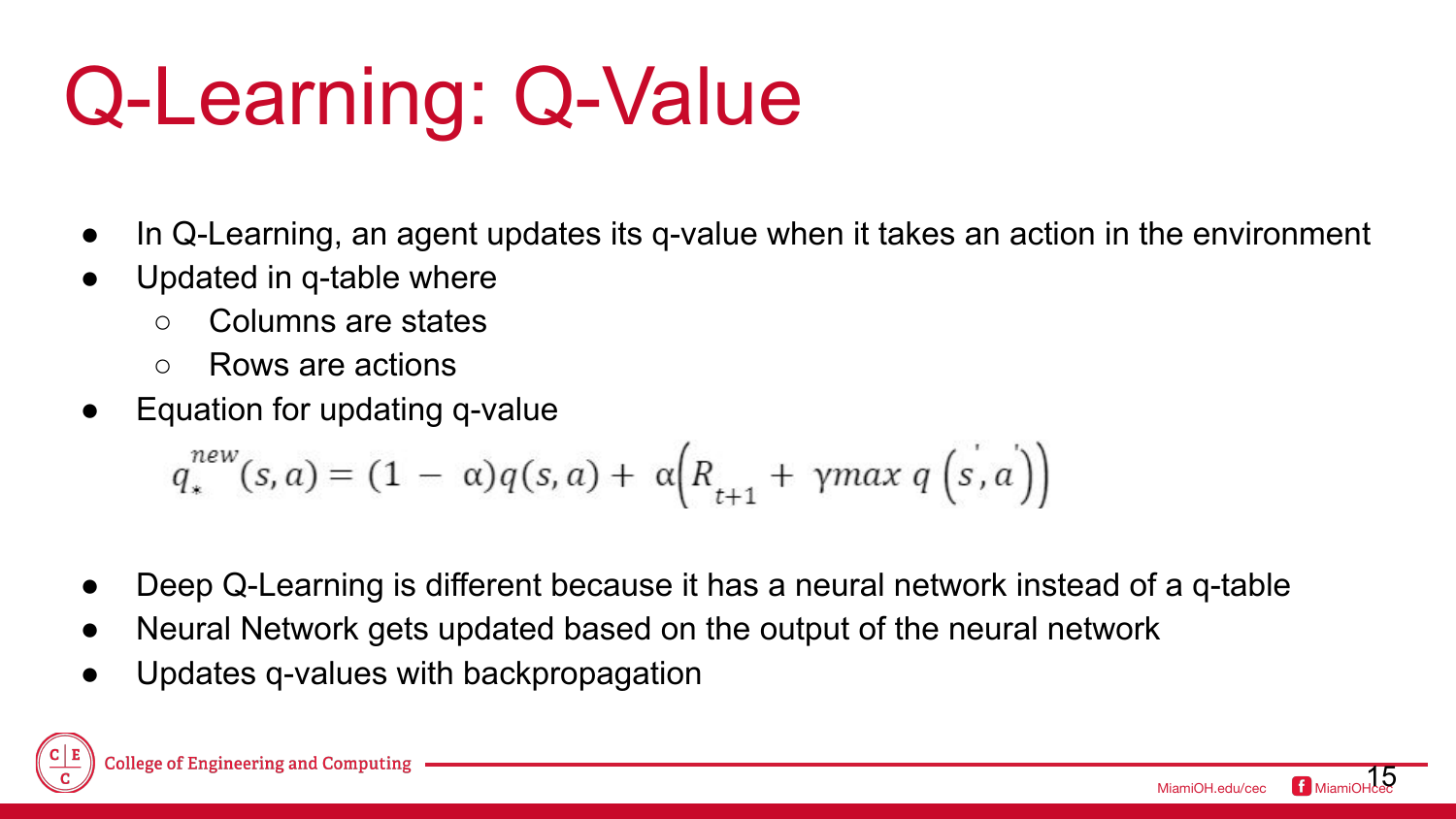## Q-Learning: Parameters

- Number of States Determined by:
	- Number of users
	- Number of pilot sequences available
	- Number of power levels available
	- Size of the grid
- Number of Actions Determined by:
	- 4 movement directions of the agent
	- Number of users
	- Number of pilot sequences available
	- Number of power levels available

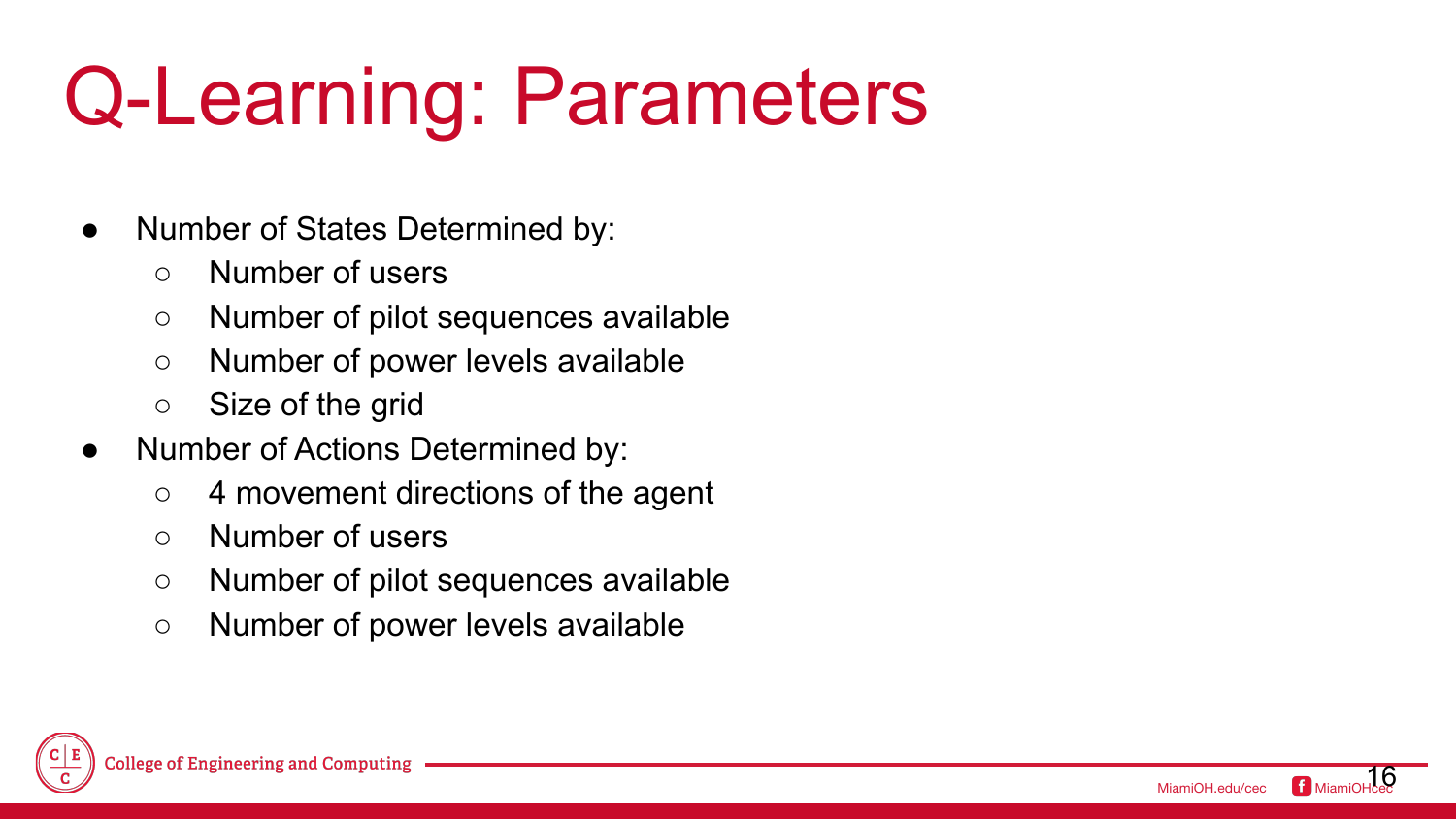## Q-Learning: Relaxation

- UAVs can assign multiple pilot sequences to users
- Problem broken down into two sub problems:
- 1. Users are connected to the UAV that has the highest Single-Input Single-Output (SISO) Signal to Noise Ratio (SNR)
- 2. Deep Q-Learning controls the UAV movement and power allocation for each pilot sequence



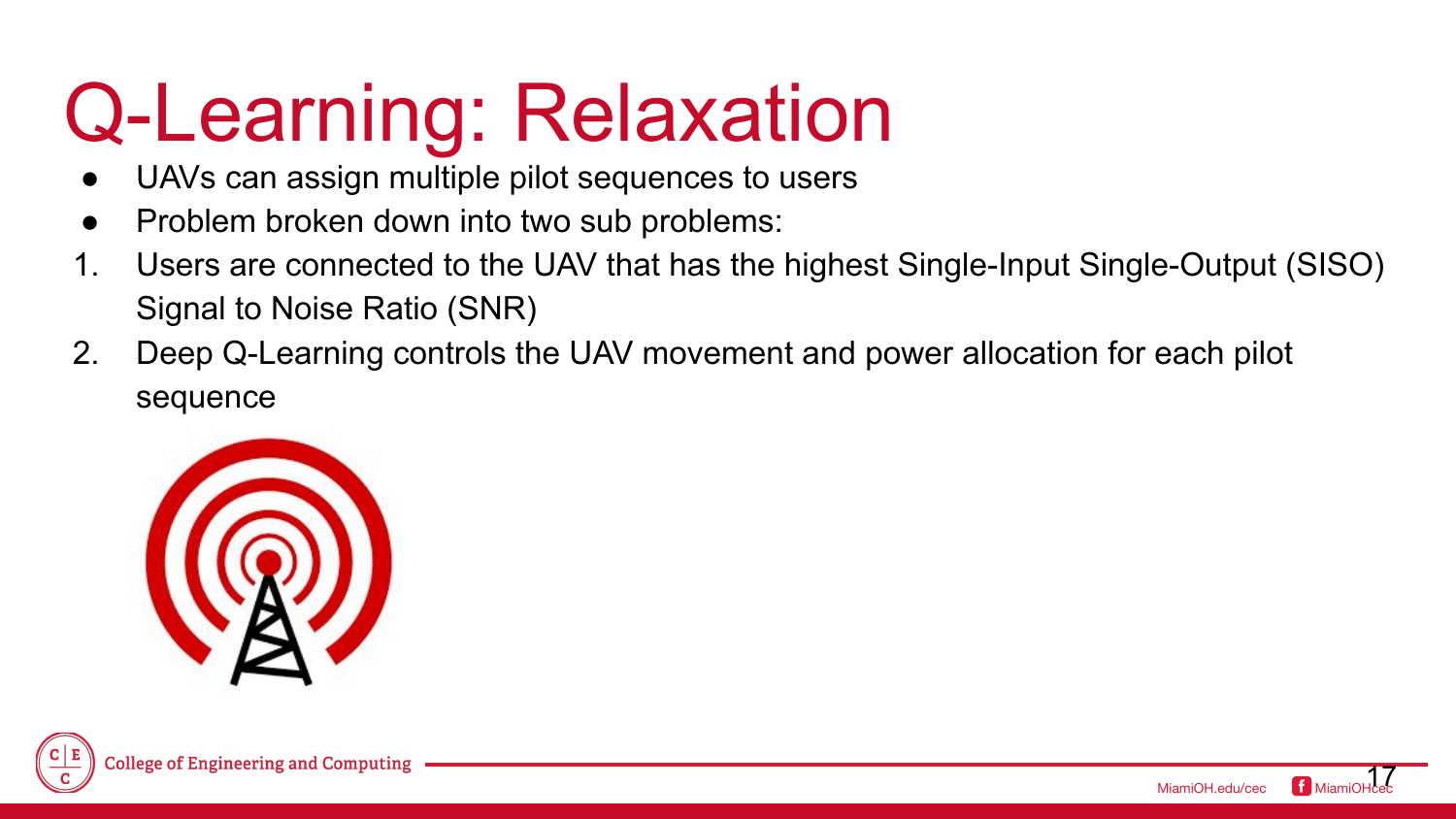## Q-Learning: Reward

- Based on the sum spectral efficiency of users that the UAV has a connection with
- Spectral efficiency is calculated by dividing the capacity by the bandwidth *B*

 $C_q = B \log_2(1+\gamma_q)$ 

The SINR equation is calculated using a relaxed version of original SINR equation

$$
\gamma_{gw}(\tilde{\mathbf{p}}) = \frac{(M - |\mathcal{G}_{a(g)}|)\tau \rho_g \beta_{gg}^2 p_{gw}}{(1 + \tau \mathcal{E})(1 + \sum\limits_{g' \in \mathcal{G}} \sum_{w' \in W} \mu_{g'g}(\mu) p_{g'w'}) + (M - |\mathcal{G}_{a(g)}|) \sum\limits_{g' \in \mathcal{I}_g \backslash g} \sum_{w' \in W} \rho_{g'} \beta_{g'g}^2 p_{g'w'}
$$

[1] Guan et al.

MiamiOH edu/cec 18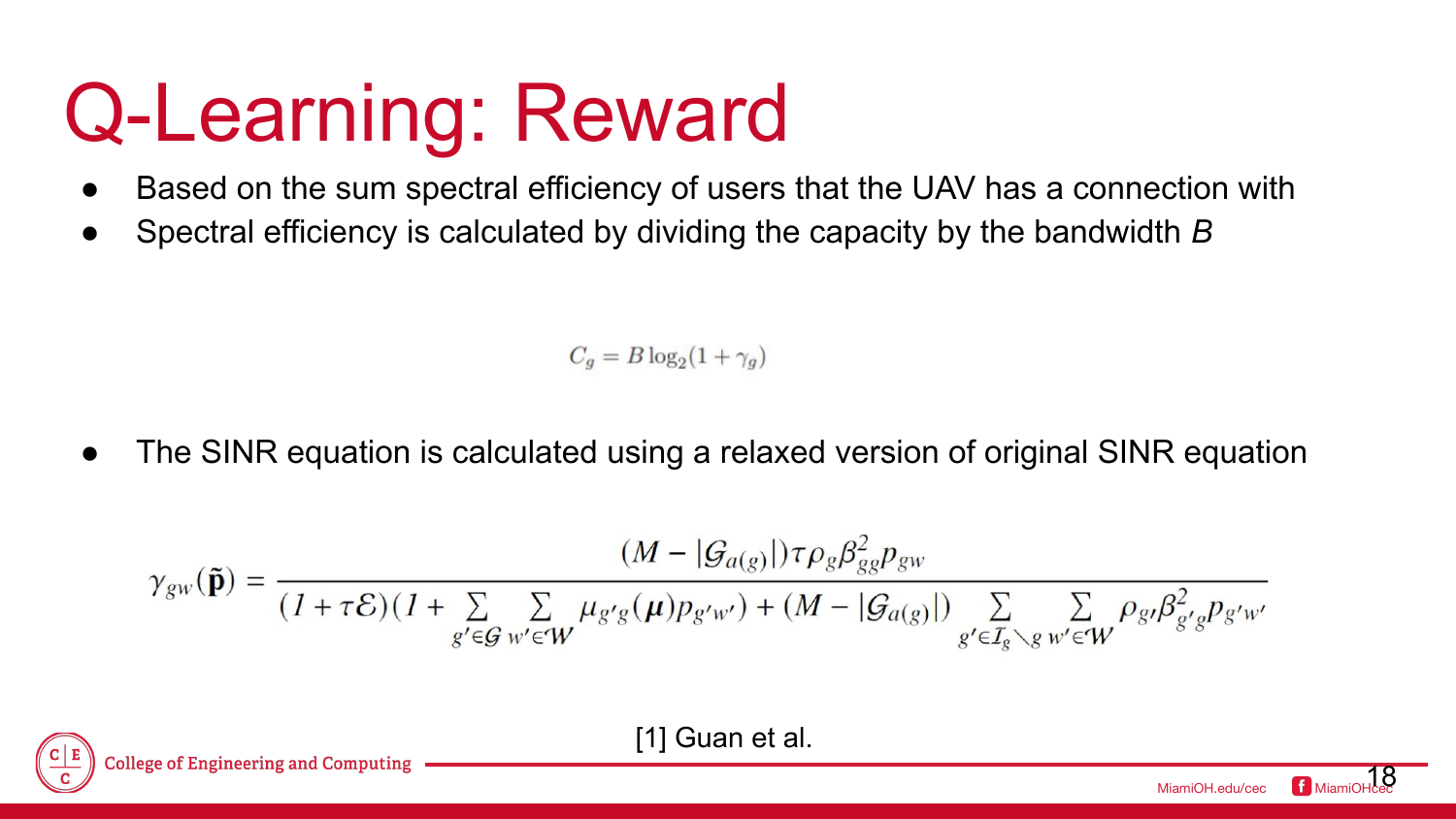## Q-Learning: Reward

• Lastly, the reward is multiplied by the ratio of the power chosen over the max possible power

$$
R_g = C_g \left(\frac{p_{gw}}{p_{max}}\right)
$$

Ensures the agent finds only one pilot sequence per user that maximizes the capacity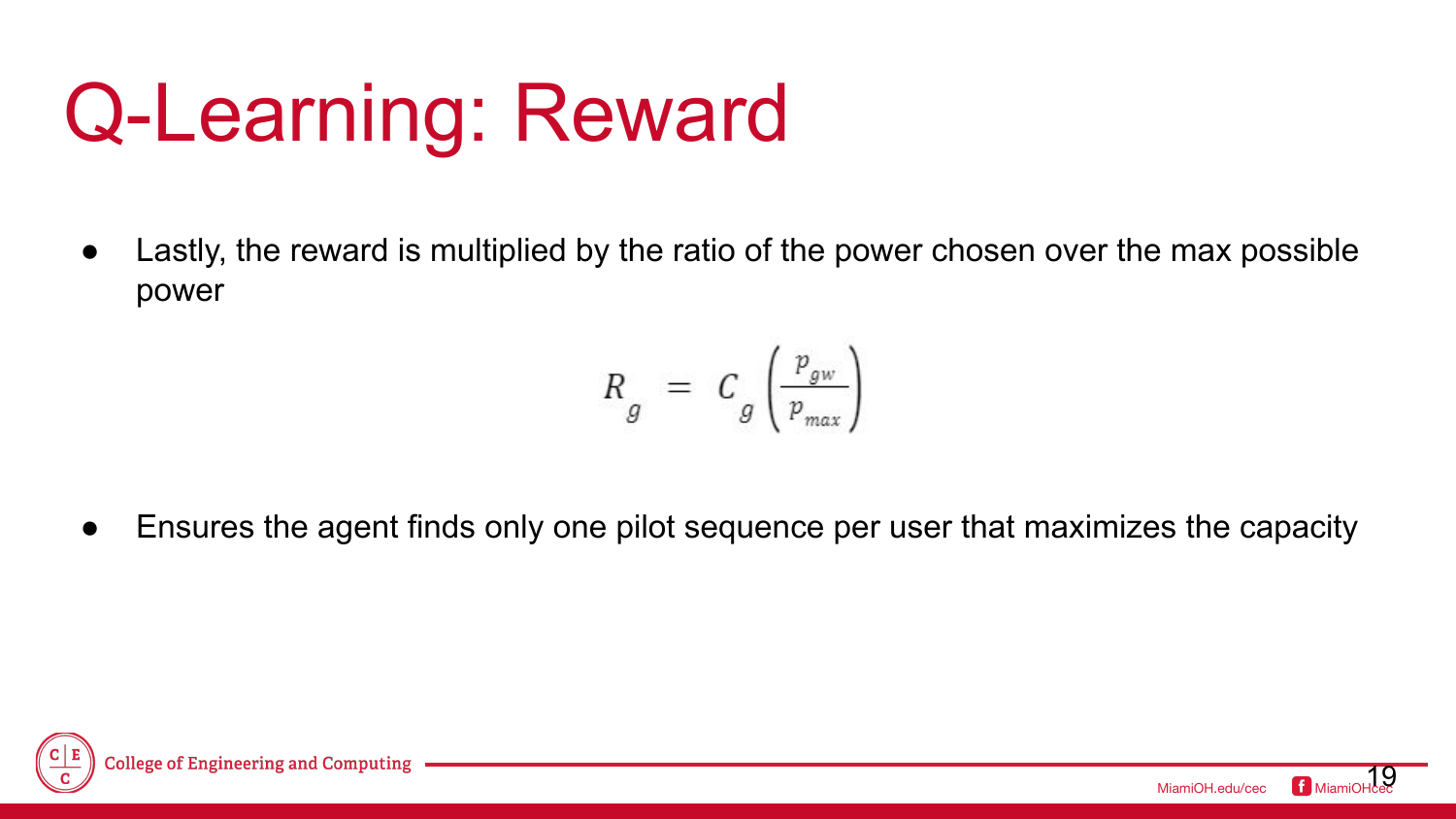## Q-Learning: Epsilon Greedy Strategy

- Epsilon starts off close to one and then decays nonlinearly
- **Exploration vs Exploitation:** 
	- Random number generated
		- Higher than epsilon, agent explores environment
		- Lower than epsilon, agent exploited environment

$$
\alpha\,=\,\alpha_{\textit{end}}\,+\,\big(\alpha_{\textit{start}}\,-\,\alpha_{\textit{end}}\big)\big(e^{-n_{\textit{step}}\lambda}\big)
$$

Calculation of epsilon



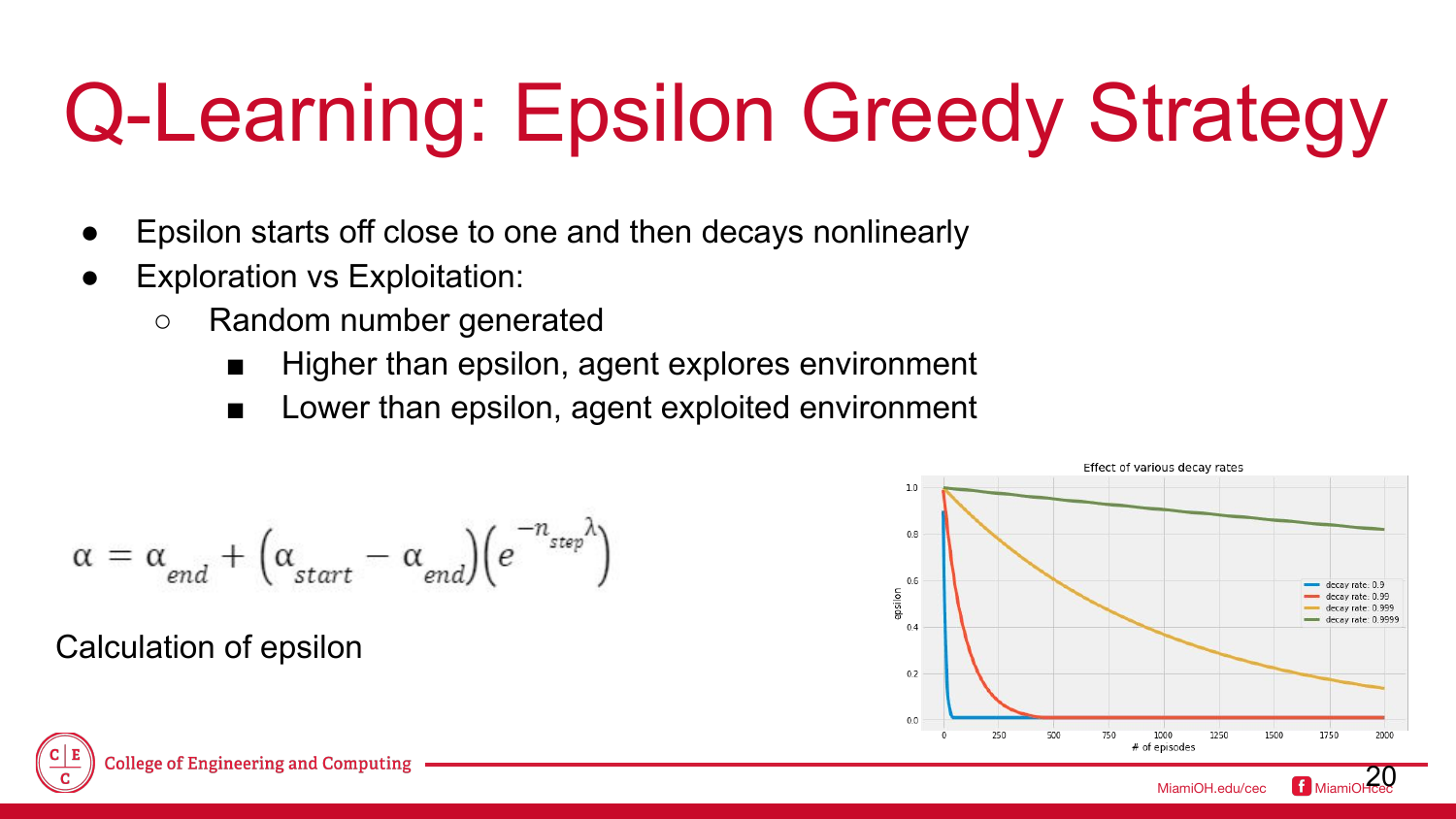## Deep Q Learning: Neural Network

- Input layer:
	- Dimension: Number of states

*(Also tested having the input be the x and y position of the UAVs plus the connection information to each user to reduce input dimension size)*

- 2 fully connected hidden layers
	- Dimensions:
		- 200
		- 200
- Output layer
	- Dimension: Number of Actions
- Updates network using the Adam optimizer

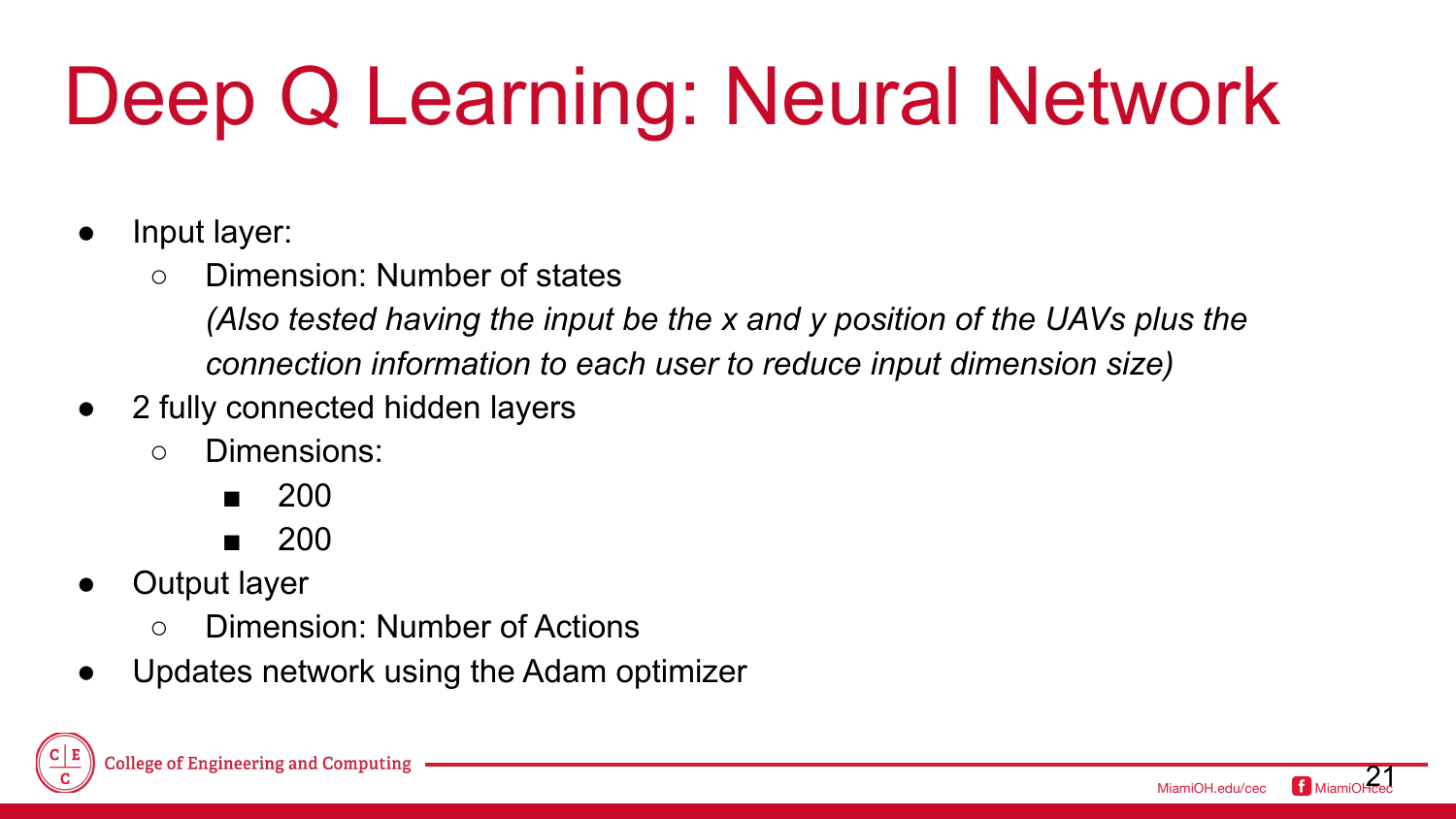#### Deep Q-learning: Policy and Target Network

- Loss is calculated by taking the Mean Square Error (MSE) between the the q-values calculated in the policy network and the optimal q-values calculated in the target network
- To help avoid instability, the target network is only updated periodically

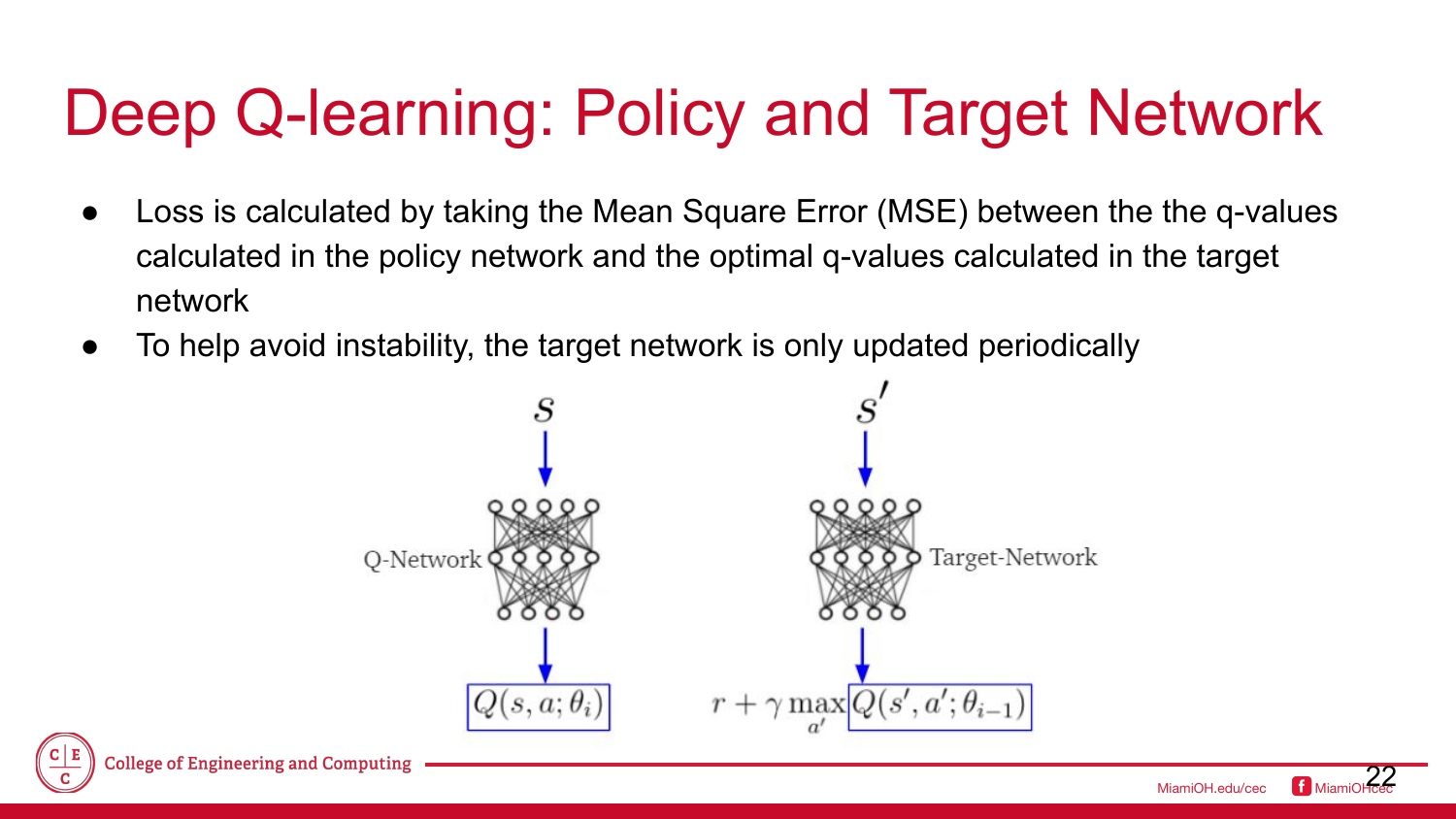## Deep Q- Learning: Parameters

- Experience Replay: Includes state of environment, action taken, reward given, and next state
- Replay Memory: Array that stores up to N number of experience replays and gets sampled randomly during training
- Batch Size: Number of randomly sampled experience replays from replay memory used for training
- Target Update: Number of episodes before the target network gets updated
- Memory Size: Variable that controls size of replay memory
- Learning Rate: How fast the neural network learns



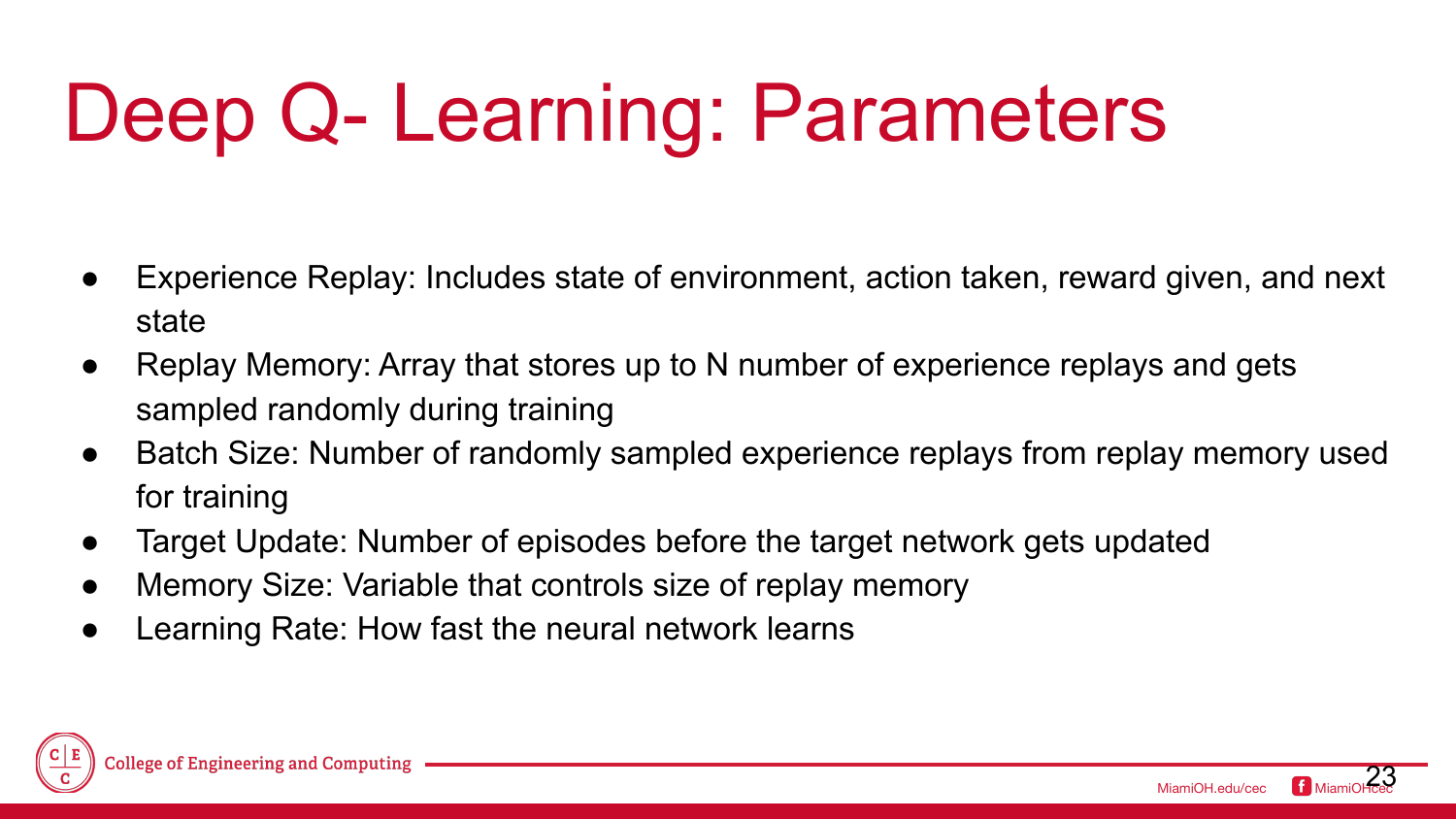## **Assumptions**

- Users can only be connected to one UAV
- UAVs can be connected to any number of users
- UAVs can take one action at each time step
	- $\circ$  Move up, down, left, right
	- Change a power level for a pilot for one of the users
- All UAVs operate in a 500m x 500m grid divided into equally sized blocks
- UAVs height is a constant 100m above the ground



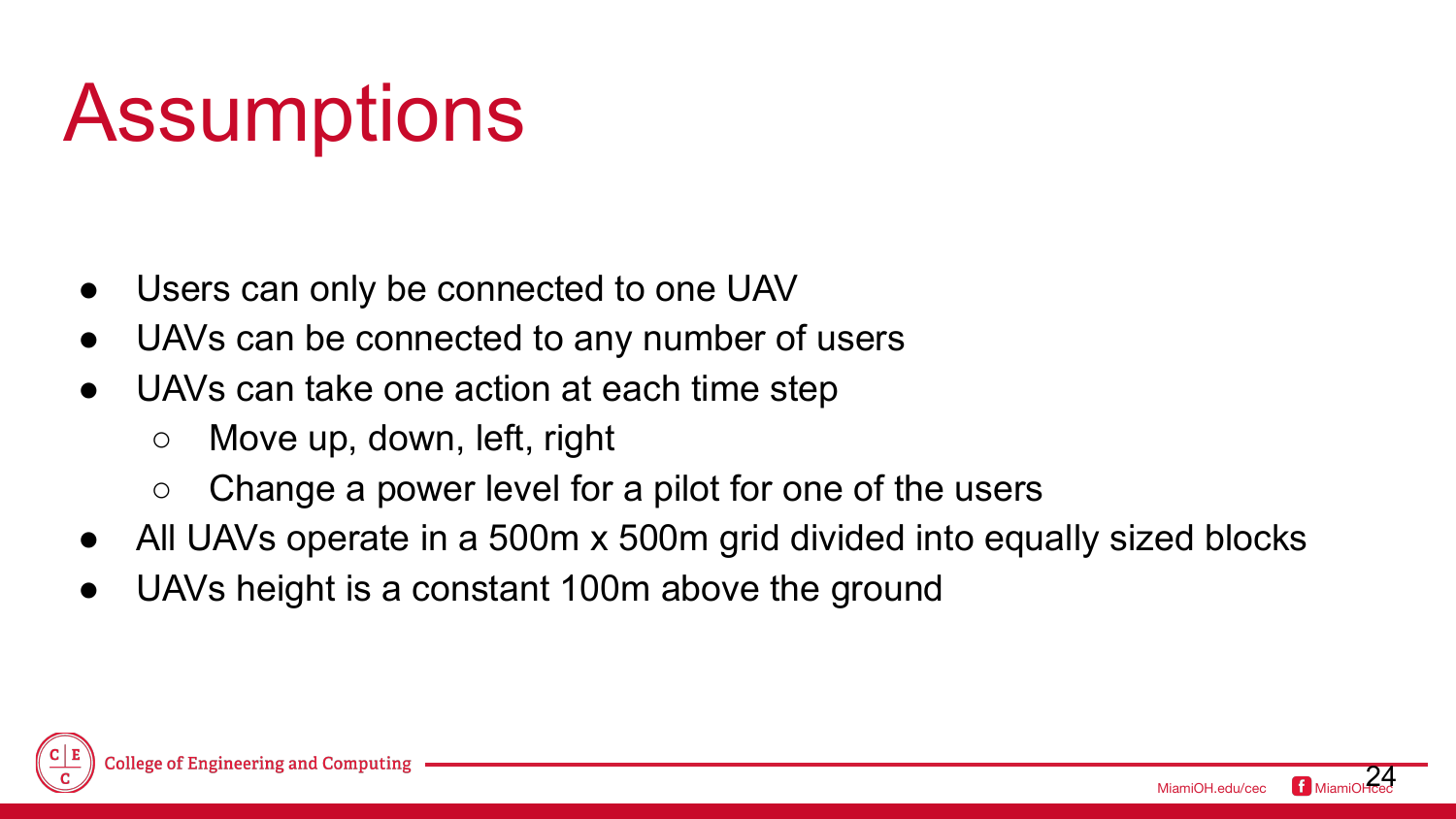## **Assumptions**

- Noise power is  $10^{-8}$  mW
- Path loss factor is set to 2
- Signal to Interference Plus Noise Ratio (SINR) for ground user *g* takes into account
	- Channel estimation error
	- Type of linear spatial multiplexing/demultiplexing
	- Power control
	- Noncoherent intercell interference
	- Coherent intercell interference due to pilot contamination



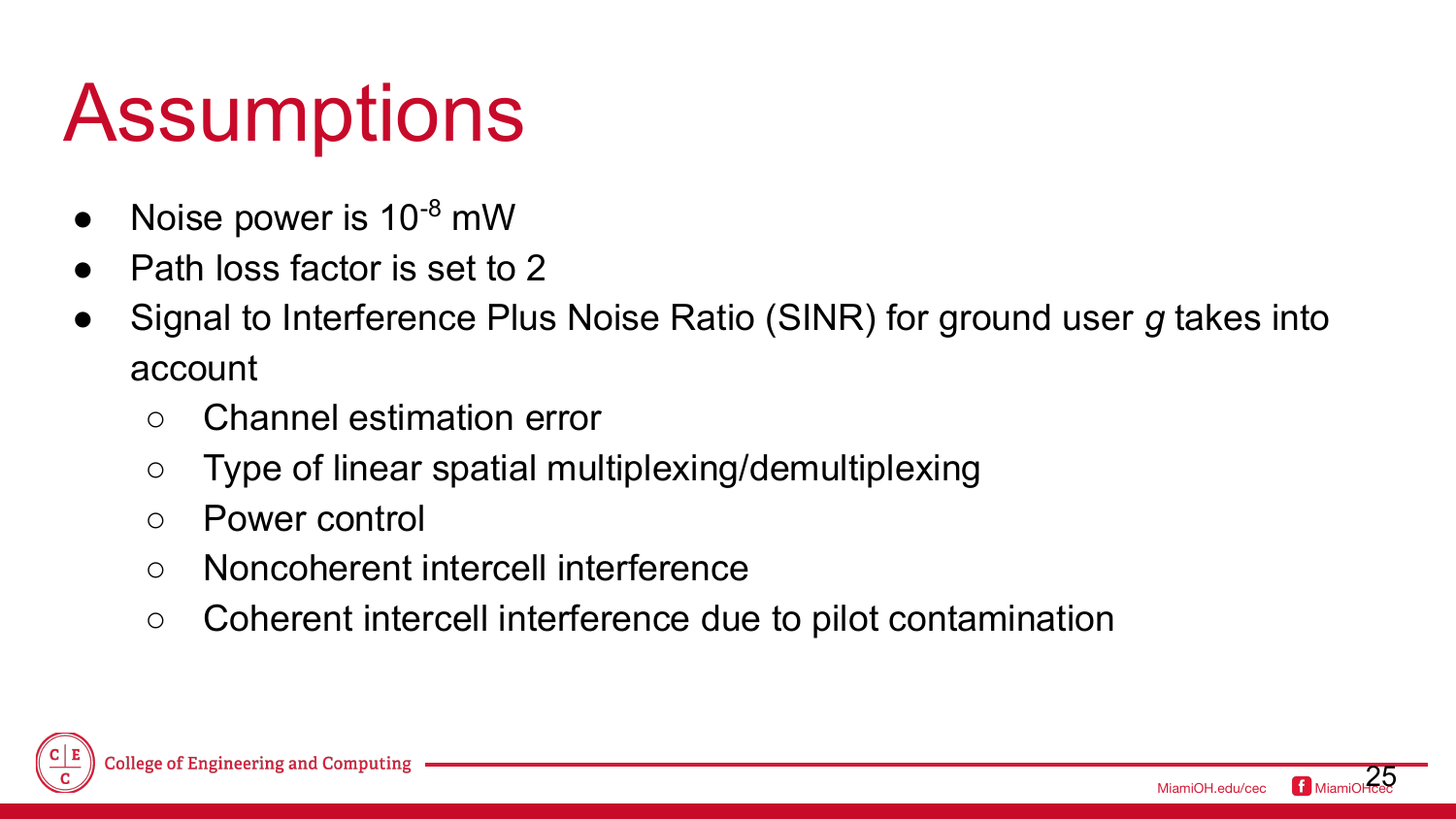#### **Demonstration**  $\overline{UAV 1}$   $\overline{UAV 2}$ User 1 Power 1: 0 Power 2: 0 User 2 Power 1: 0 Power 2: 0 1 2 1 2 Power 1 is the power assigned and pilot sequence 1 • Power 2 is the power assigned to pilot sequence 2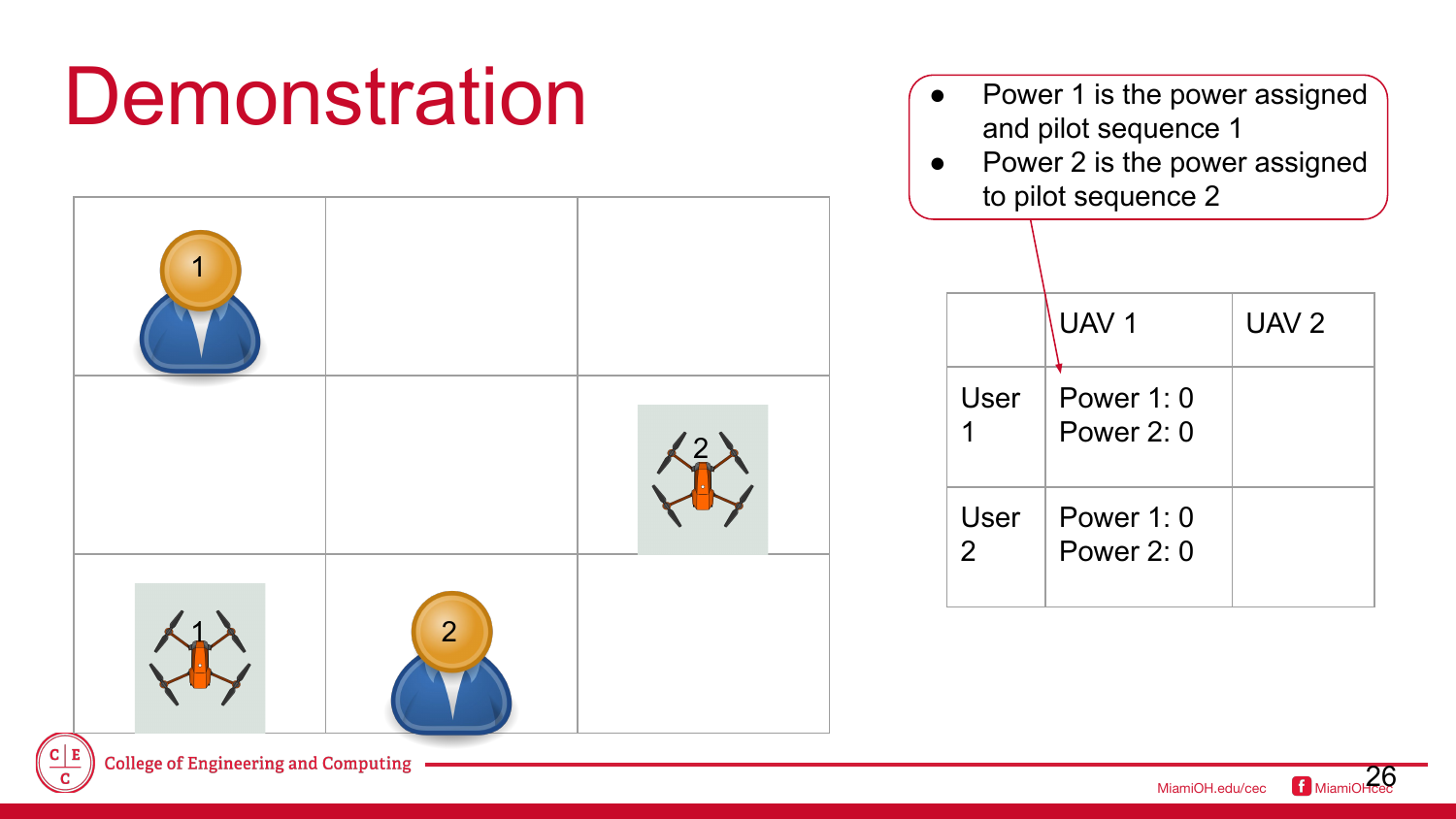### **Demonstration**



- UAV 1 sets Power 2 for user 1 to 2
- UAV 2 moves up

|           | UAV <sub>1</sub>           | UAV <sub>2</sub> |
|-----------|----------------------------|------------------|
| User      | Power 1: 0<br>Power 2: 2   |                  |
| User<br>2 | Power $1:0$<br>Power $2:0$ |                  |

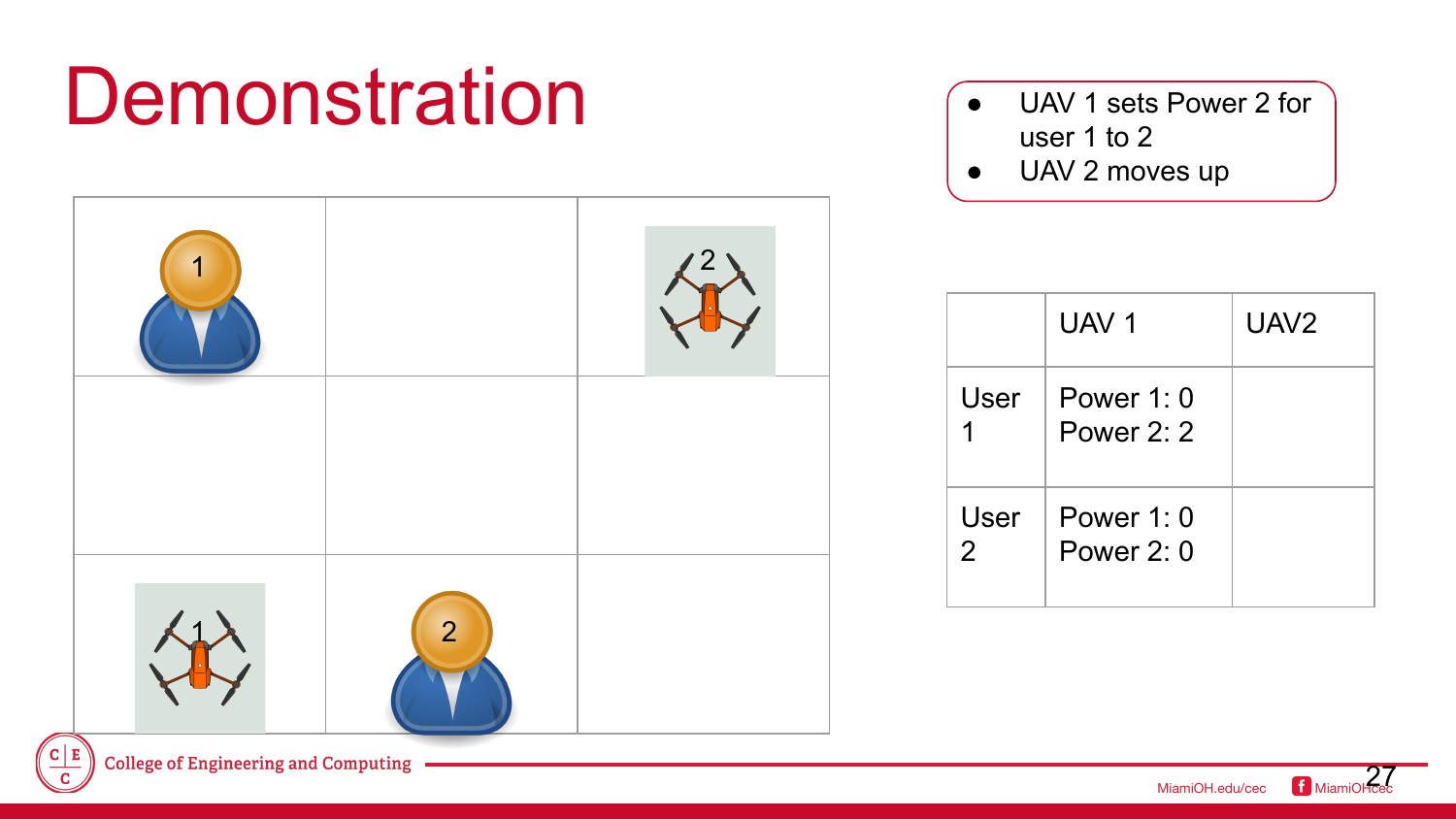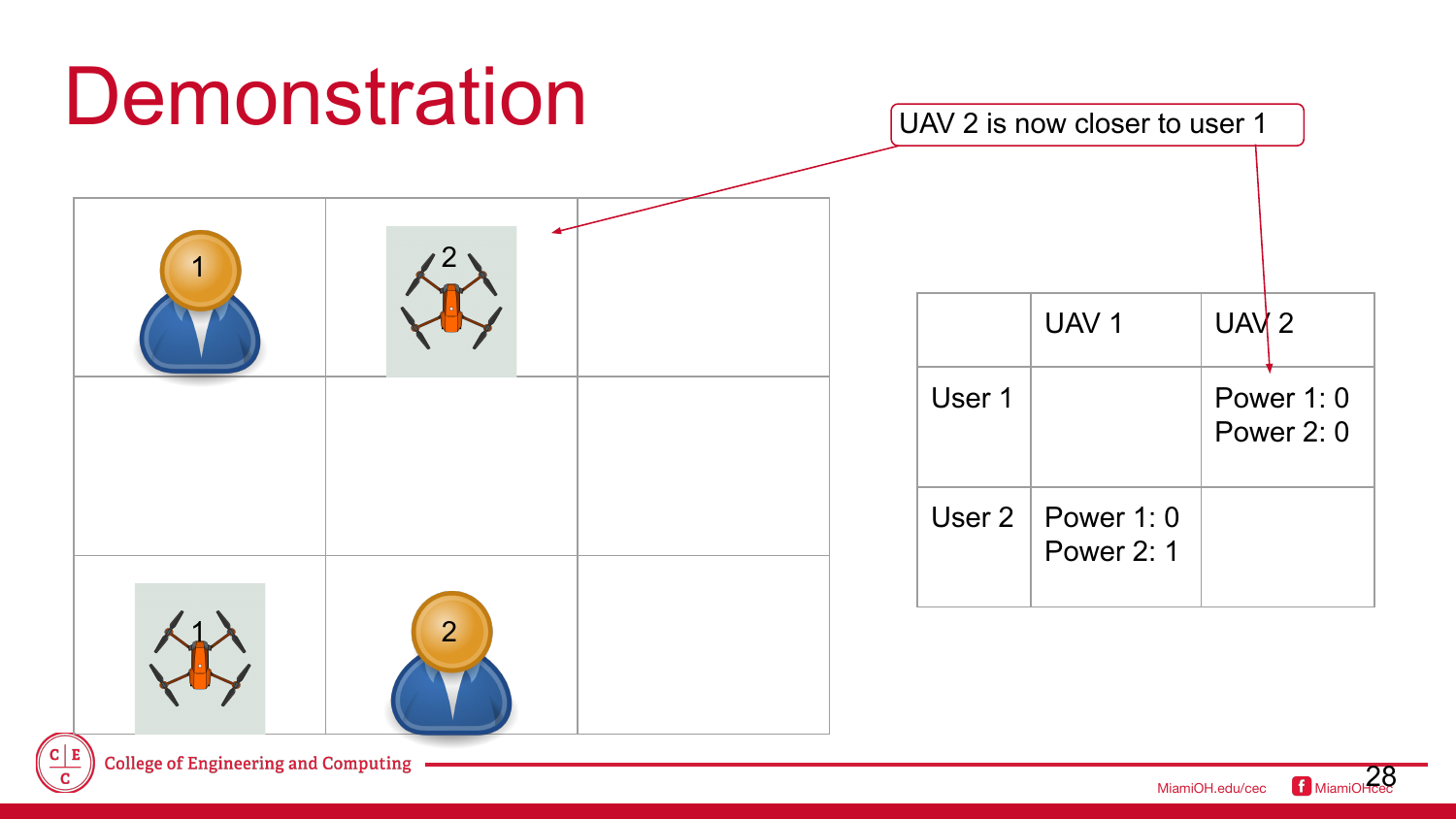## Performance Results Formulation

- First term is a constant
- Equivalent to minimizing the sum negative logs of the distance between the users and UAVs

Minimize: 
$$
\sum_{g \in G}
$$
 -  $\log_2(d_{gg}(x, y, z))$ 

- Approximated by calculating a 20000 x 20000 grid of all possible x and y positions of the UAVs
- Spacing between grid blocks is 25 mm

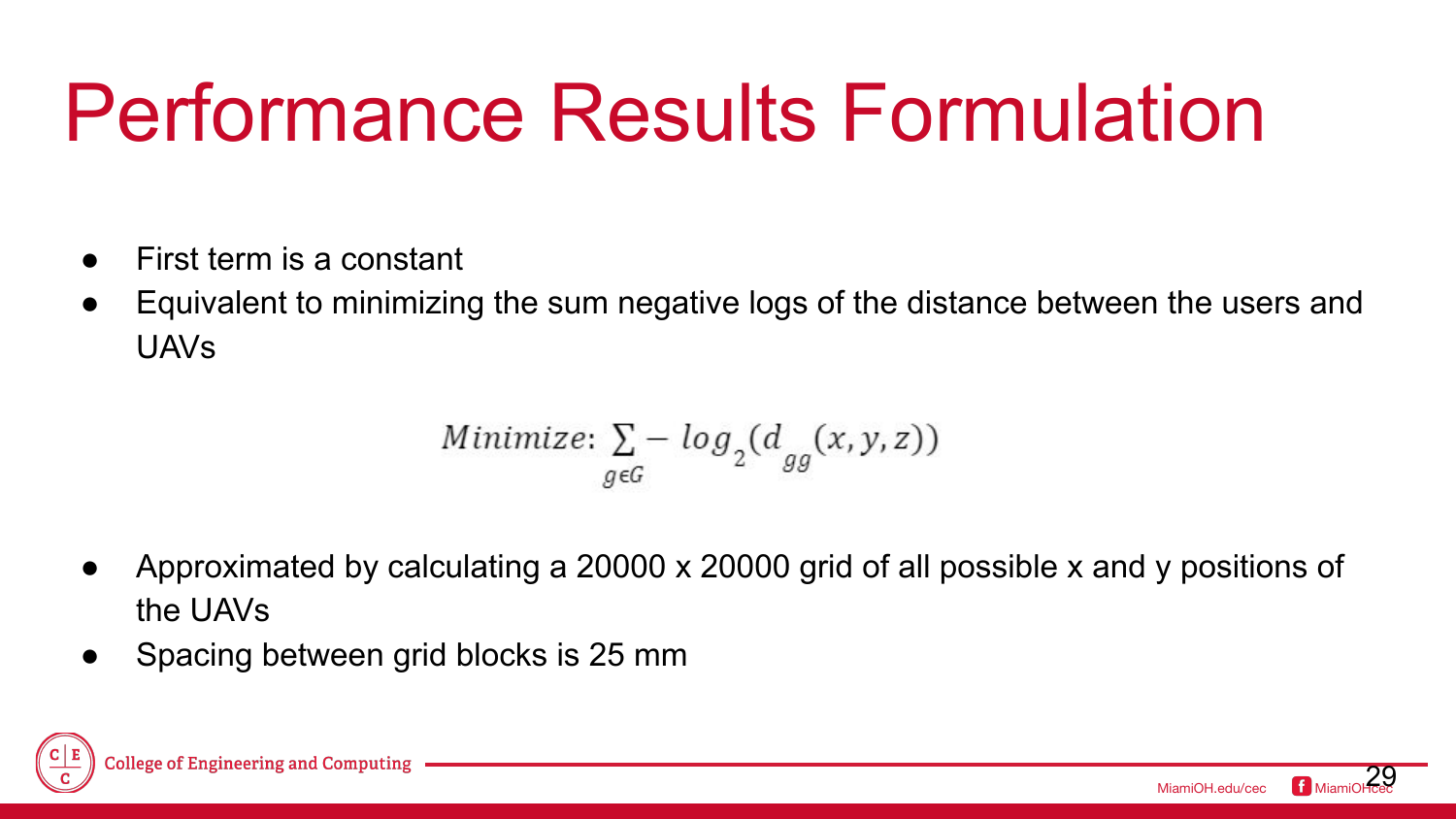## Performance Results Formulation

- Assume:
	- All inferences can be ignored
	- SINR of each user is significantly greater than 1
- Problem then becomes maximizing sum capacity of users based on UAVs location
	- Ignore user association
	- Ignore pilot assignment

```
Maximize: \sum_{g \in G} C_g(x, y, z)
```
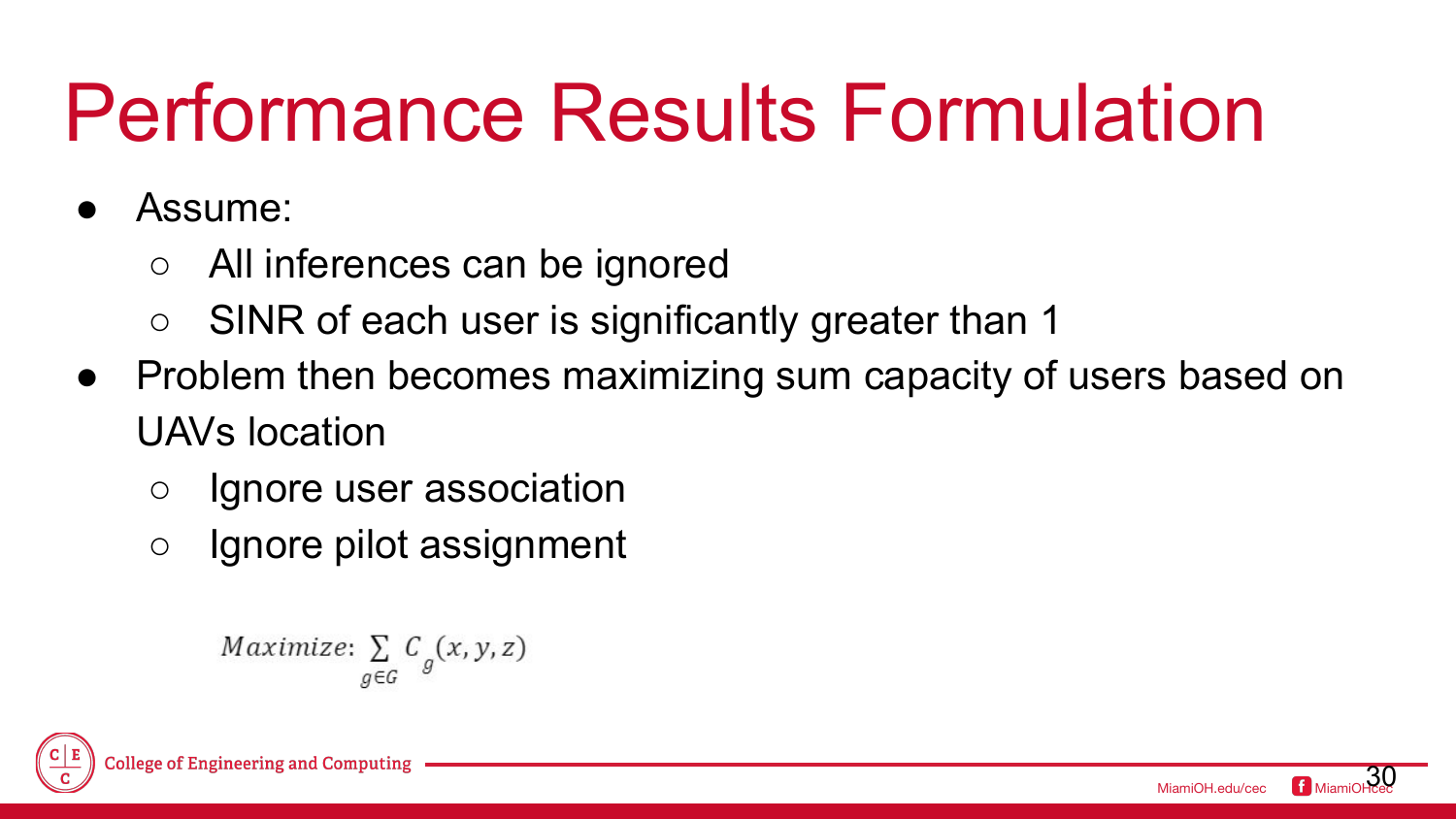## Performance Results Formulation

• Relation between capacity and SINR



MiamiOH.edu/cec f Mian  $31$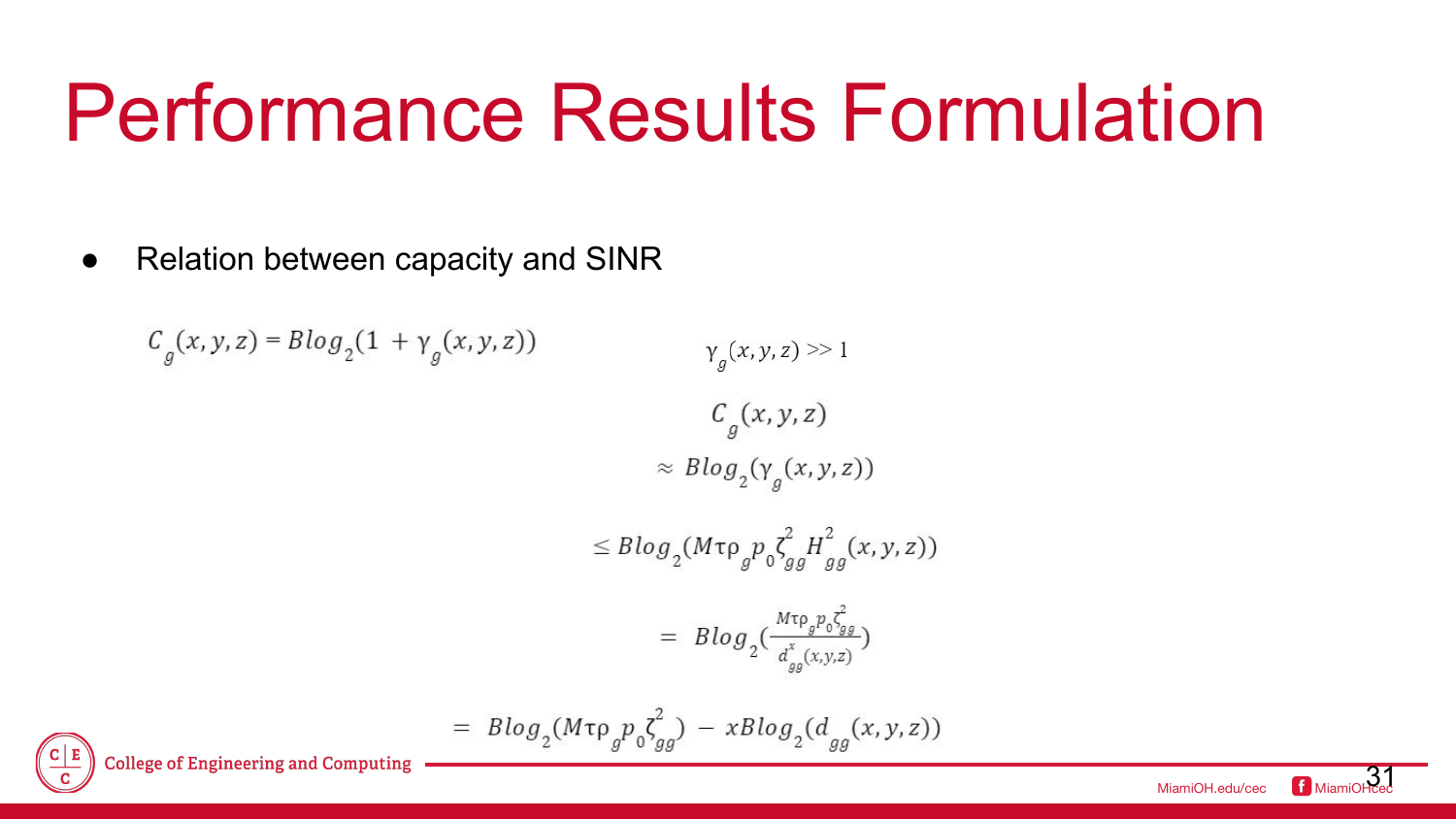## List of Variables Table

| Variable                | Sim 1       |
|-------------------------|-------------|
| <b>Batch Size</b>       | 50          |
| Gamma                   | 0.99        |
| <b>Starting Epsilon</b> | 0.9         |
| <b>Ending Epsilon</b>   | 0.001       |
| <b>Epsilon Decay</b>    | $5*10^{-7}$ |

| Variable              | Sim 1 |
|-----------------------|-------|
| <b>Target Update</b>  | 20    |
| <b>Memory Size</b>    | 200   |
| Learning Rate         | 0.001 |
| Number of Episodes    | 10000 |
| Max Steps Per Episode | 4000  |



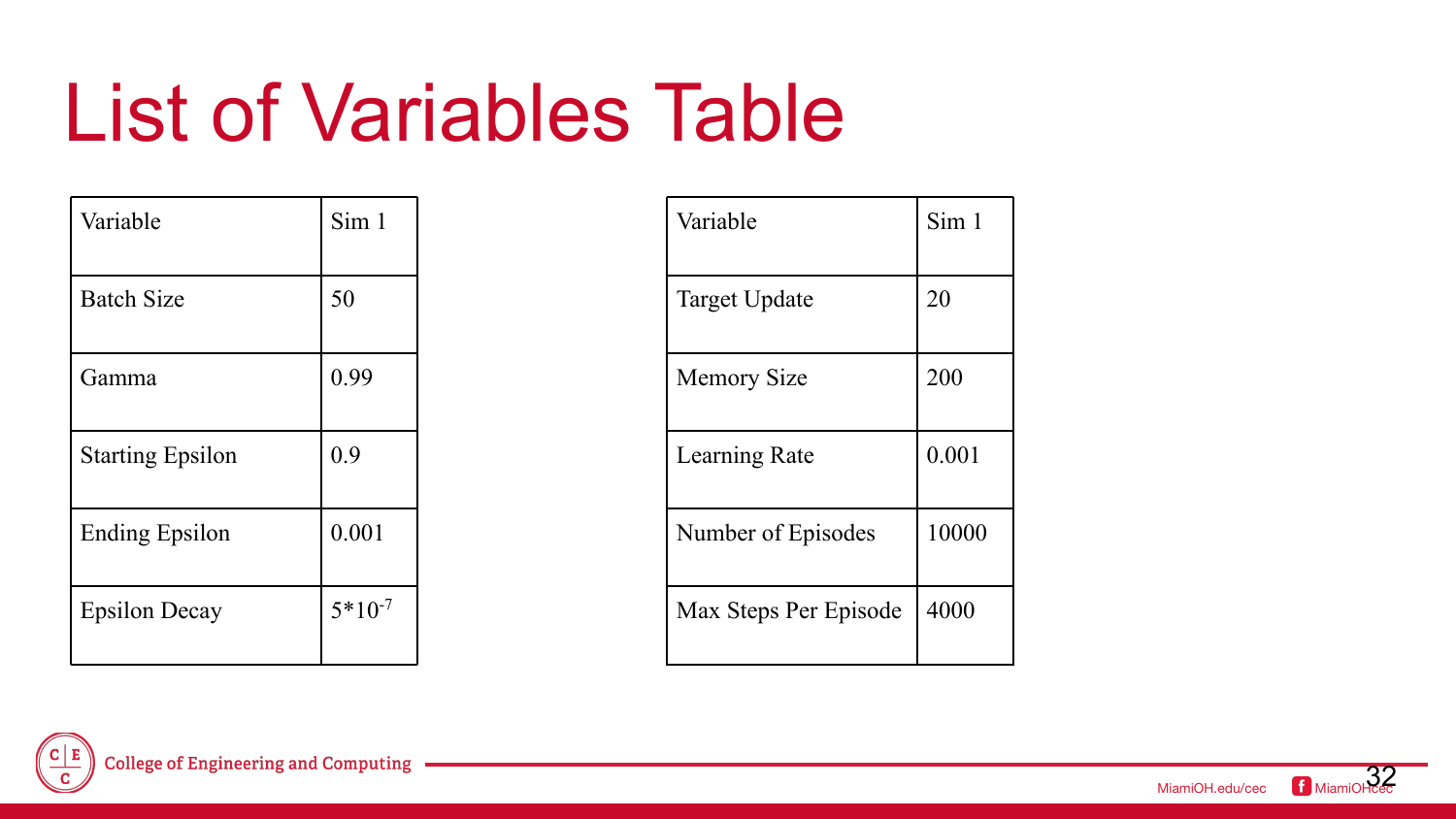## **Results**



![](_page_32_Picture_2.jpeg)

![](_page_32_Picture_4.jpeg)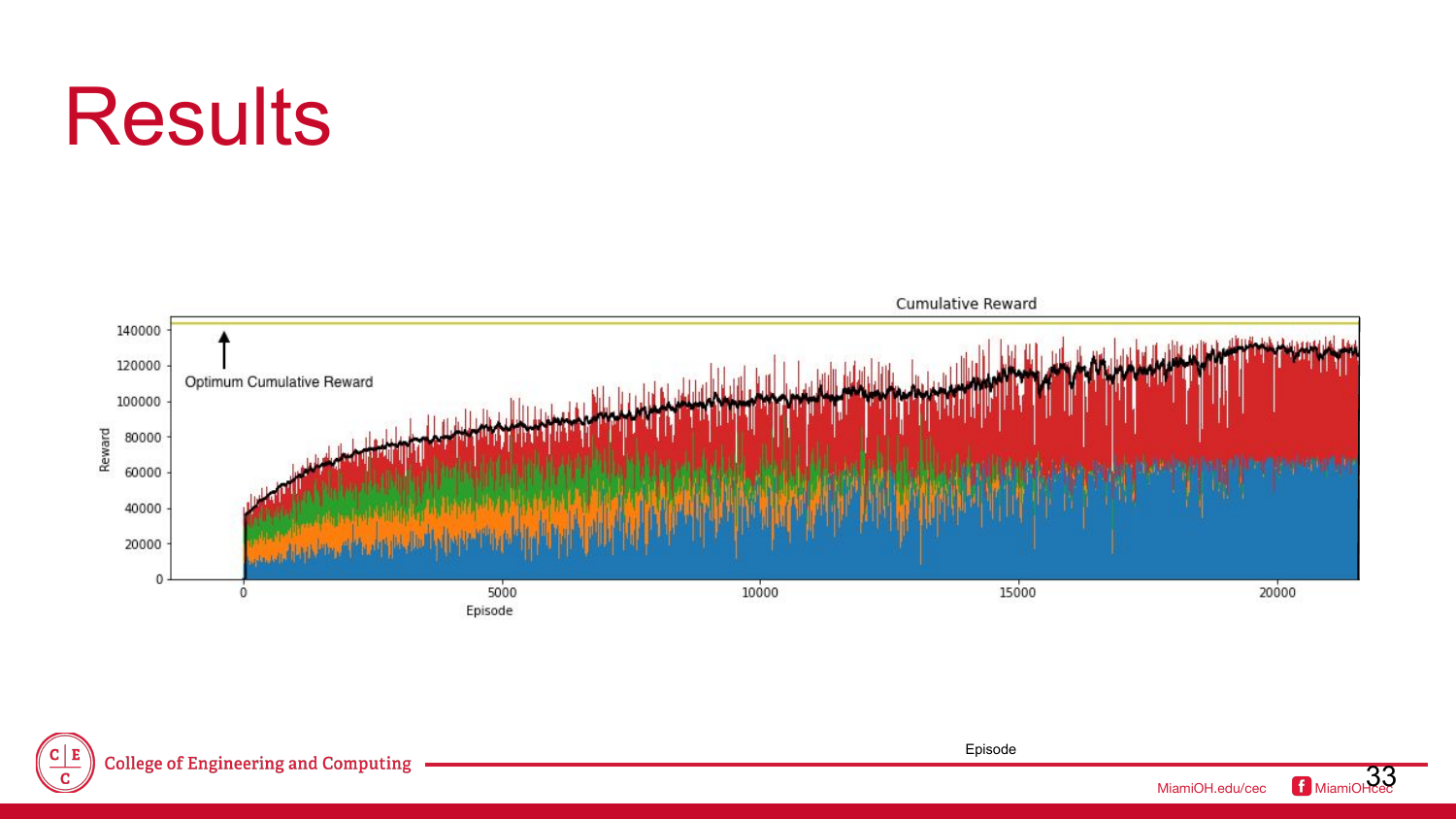## **Results**

- Average was able to come within 95% the optimum cumulative reward
- With a max step size of 2000, the agents were able to converge at around the 20000 episode
- Agents were able to select a unique pilot sequence for the users even though there is no preference for which user gets what pilot sequence
	- $\circ$  Ex:
		- Pilot 1 for user 1 and pilot 2 for user 2, or
		- Pilot 2 for user 1 and pilot 1 for user 1

![](_page_33_Picture_7.jpeg)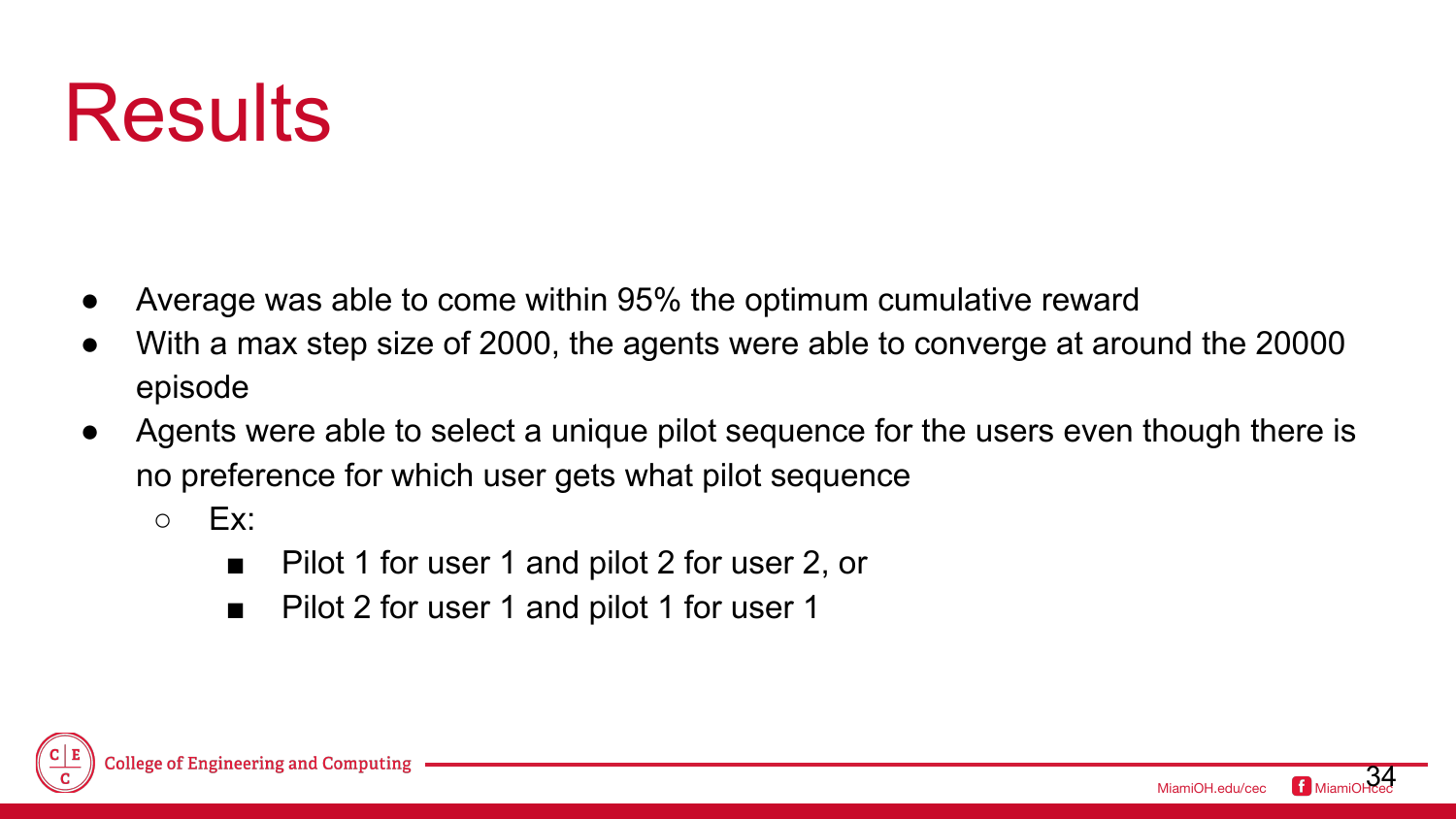## Discussion and Future Work

- UAVs were able to get within 95% of the optimum value
- Since spacing between grid blocks is small, difference between global optimum found and true global optimum is small
	- Note: Global optimum cannot be used as the general solution because it assumes the UAVs know the users' locations, which is not the case
- **Future Work:** 
	- Increase number of UAVs
	- Increase number of users
	- Train agents in multiple environments to reduce the possibility of overfitting

![](_page_34_Picture_8.jpeg)

![](_page_34_Picture_9.jpeg)